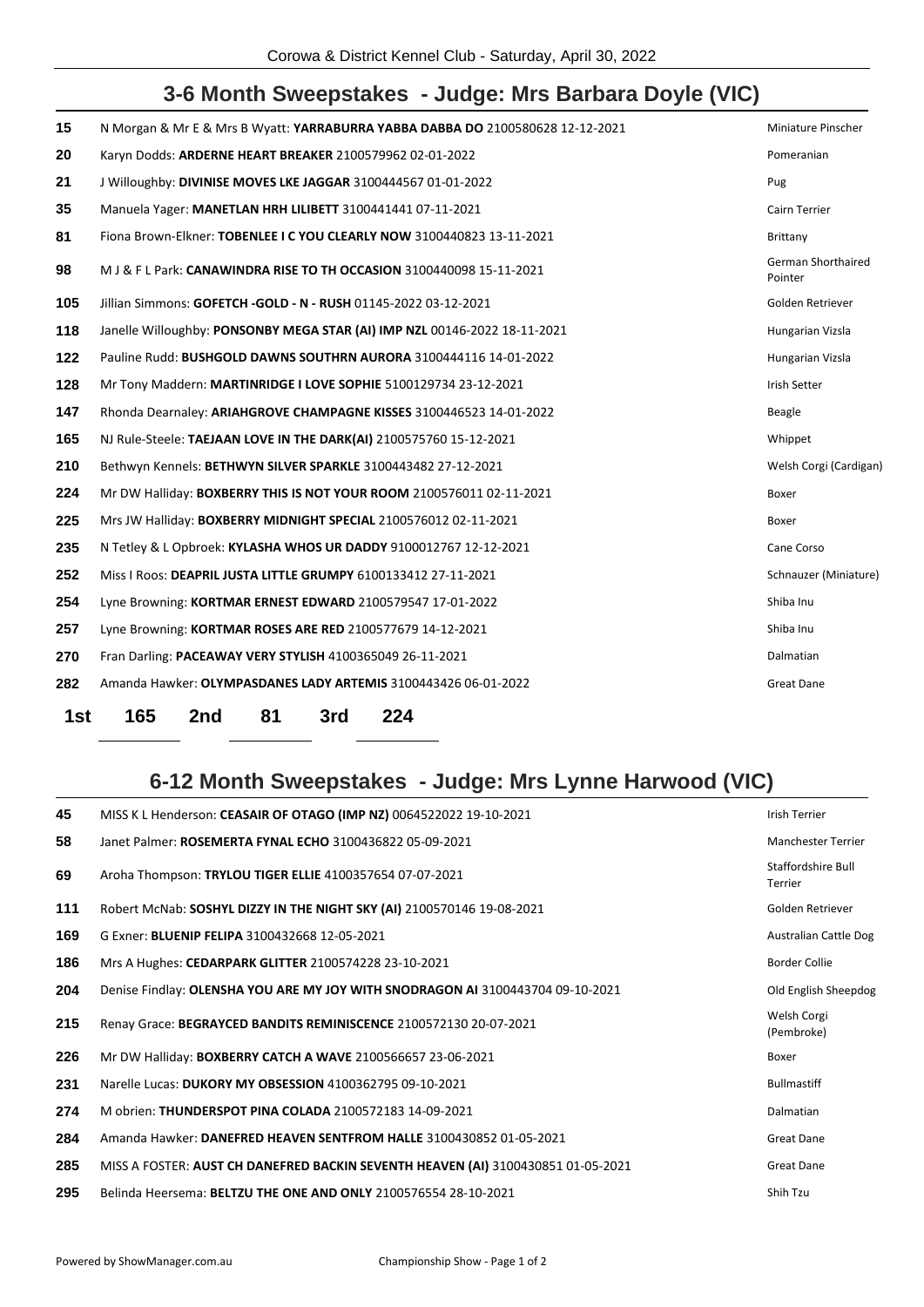|     |     |     |     |     |                                                             | Corowa & District Kennel Club - Saturday, April 30, 2022                                        |                           |
|-----|-----|-----|-----|-----|-------------------------------------------------------------|-------------------------------------------------------------------------------------------------|---------------------------|
| 1st | 58  | 2nd | 295 | 3rd | 226                                                         |                                                                                                 |                           |
|     |     |     |     |     |                                                             | Veteran Sweepstakes - Judge: Mrs Colleen Stoate (VIC)                                           |                           |
| 14  |     |     |     |     |                                                             | Leisl wood: CH /NEUTER CH TUNAMARA MAHINA 5100076558 22-06-2013                                 | Italian Greyhound         |
| 179 |     |     |     |     |                                                             | Mr R Carlson: TRI CH (T) (RO) GRAND CH ELLAGANT GREAT EXPECTATIONS CDX HT 3100276591 02-08-2012 | Australian Shepherd       |
| 221 |     |     |     |     |                                                             | Tameeka O'Bryan: CH BERNATION LIMITED EDITION 3100317915 13-01-2015                             | Bernese Mountain Dog      |
| 297 |     |     |     |     |                                                             | Dianne Costello: DUAL.CH.(T) DIXIEDALY JACK BLACK. CCD. RE.AD.JDX.ET. 7100028066 20-07-2012     | <b>Manchester Terrier</b> |
| 298 |     |     |     |     | Nelson M: CH & NEUT CH BLUENIP MATONG 3100258866 30-06-2011 |                                                                                                 | Australian Cattle Dog     |
| 1st | 179 | 2nd | 297 | 3rd | 14                                                          |                                                                                                 |                           |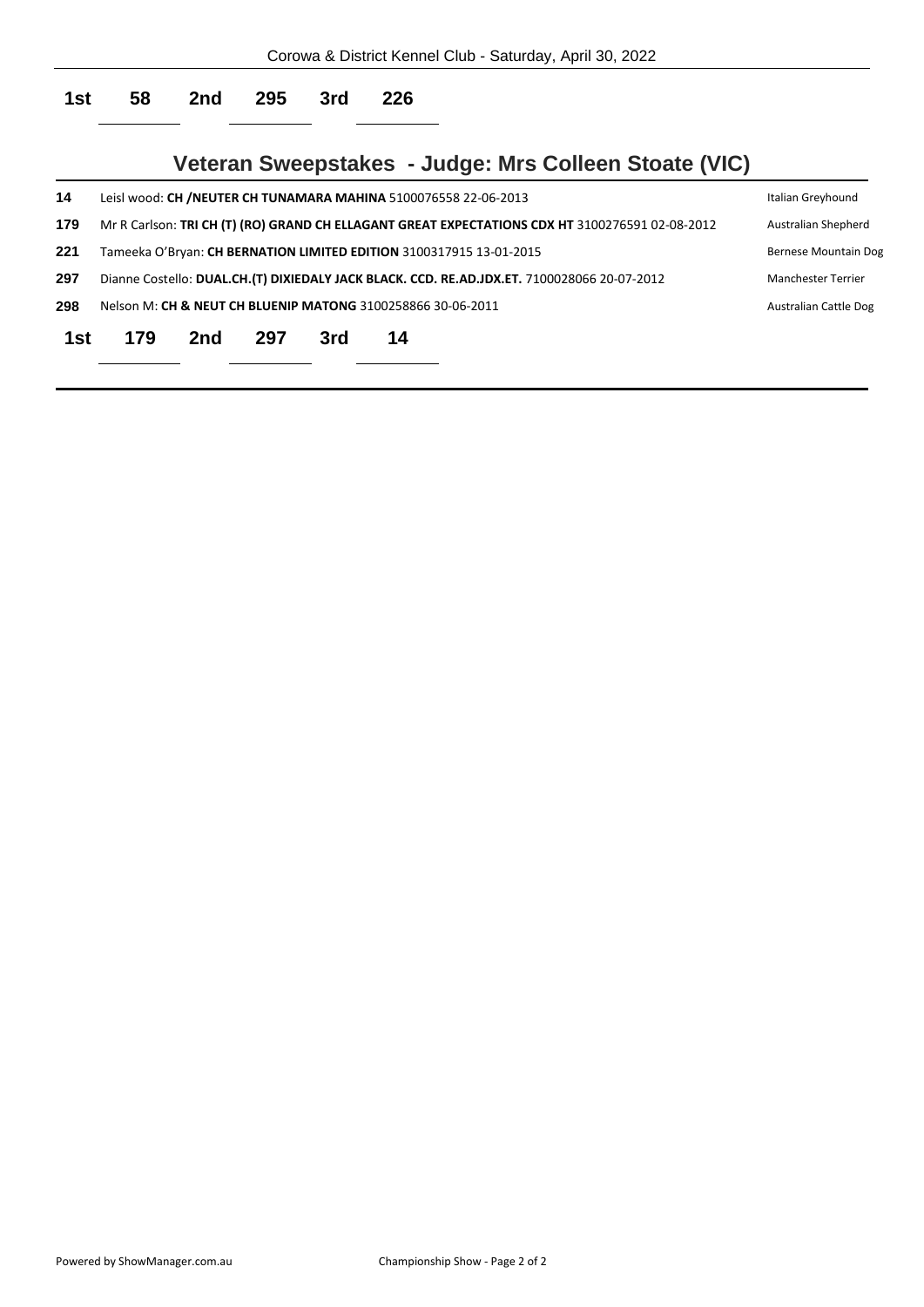|                          | <b>Group 1 - Toy Group</b>                                                                                                                                          | <b>BOB</b>   | 11 Dog                          | Pts | $\overline{7}$   |                           | R/Up 13 Bitch                                                                                                    |  |
|--------------------------|---------------------------------------------------------------------------------------------------------------------------------------------------------------------|--------------|---------------------------------|-----|------------------|---------------------------|------------------------------------------------------------------------------------------------------------------|--|
|                          | Mrs Lynne Harwood (VIC)                                                                                                                                             |              | Class 18a - Neuter Bitch        |     |                  |                           |                                                                                                                  |  |
| <b>Start Time:</b>       |                                                                                                                                                                     | 14           |                                 |     |                  |                           | Leisl wood: CH / NEUTER CH TUNAMARA MAHINA                                                                       |  |
|                          | <b>Cavalier King Charles Spaniel</b>                                                                                                                                | $1st*$       | Faiance                         |     |                  |                           | 5100076558 22-06-2013: Ch Silver Dollar - Ch Tunamara                                                            |  |
|                          | Class 1 - Baby Puppy Dog                                                                                                                                            |              |                                 |     |                  |                           |                                                                                                                  |  |
| 1                        | Morse & Henderson: MATMOR BARITONE 3100441620 13-                                                                                                                   |              | BNOB 14 Bitch Pts               |     | 6                |                           | R/Up-Res                                                                                                         |  |
| $1st*$                   | 11-2021: Ch Matmor Pomp And Circumstance - Ch Matmor<br>La Stupenda (Ai)                                                                                            |              |                                 |     |                  | <b>Miniature Pinscher</b> |                                                                                                                  |  |
|                          | <b>Class 2 - Minor Puppy Dog</b>                                                                                                                                    |              | <b>Class 1 - Baby Puppy Dog</b> |     |                  |                           |                                                                                                                  |  |
| $\overline{2}$<br>Absent | Mrs L Morris: COLOORA WHATEVER THE REASON<br>2100574373 18-09-2021: Nid Ch Nid Jr Ch Whatever Of An<br>Excellent Choice (Imp Nld) Coloora Lika Whisper              | 45<br>Absent | - Yarraburra Gold By Design     |     |                  |                           | N Morgan & Mr E & Mrs B Wyatt: YARRABURRA YABBA<br><b>DABBA DO 2100580628 12 12 2021: Ch Adawar Sir Pontiac</b>  |  |
|                          | Class 10 - Australian Bred Dog                                                                                                                                      |              |                                 |     | <b>Papillon</b>  |                           |                                                                                                                  |  |
| 3                        | Mrs L Morris: CH COLOORA ICE ON FIRE 2100487368 24-                                                                                                                 |              | Class 11 - Open Dog             |     |                  |                           |                                                                                                                  |  |
| $1st^*$                  | 11-2017: Ch. Caribelle Icy Cold But Cool (Ai) - Coloora Party<br>Shoes                                                                                              | 16           |                                 |     |                  |                           | Ms G E Teakel: SOSASSEE DRAGON GLASS 3100390970 27                                                               |  |
|                          | Class 11 - Open Dog                                                                                                                                                 | Absent       |                                 |     |                  |                           | 03-2019: Jayjess Winston Of Oz - Seyoso Princess Susan                                                           |  |
| 4<br>$1st*$              | Morse & Henderson: CH MATMOR POMP AND<br>CIRCUMSTANCE (AI) 3100398484 29-08-2019: Am & Uk Ch                                                                        | BOB-Ch       |                                 | Pts |                  |                           |                                                                                                                  |  |
|                          | Harana Errol Brown (Jw) (Uk) - Ch Matmor Secret Society                                                                                                             |              |                                 |     | <b>Pekingese</b> |                           |                                                                                                                  |  |
| Ch                       | 4<br>7<br>3<br>Pts<br>Res                                                                                                                                           |              | Class 5 - Intermediate Dog      |     |                  |                           |                                                                                                                  |  |
|                          | Class 1a - Baby Puppy Bitch                                                                                                                                         | 17           |                                 |     |                  |                           | G Preddy & P Bowman: KUTANIFOO EMPIRE RYZE                                                                       |  |
| 5<br>1st                 | Morse & Henderson: MATMOR SOPRANO 3100441619 13-<br>11-2021: Ch Matmor Pomp And Circumstance (Ai) - Ch<br>Matmor La Stupenda (Ai)                                   | $1st^*$      | Kutanifoo Gypsy Belle           |     |                  |                           | 3100419289 19-10-2020: Kutanifoo Lord Fury - Ch                                                                  |  |
|                          | Class 4a - Junior Bitch                                                                                                                                             | 18           |                                 |     |                  |                           | G Preddy and P Bowman: KUTANIFOO MAGIC BUTTON<br>3100397644 08-08-2019: Kutanifoo Lord Fury - Ch                 |  |
| 6                        | Mrs L Morris: COLOORA ICED T 2100561451 23-01-2021:                                                                                                                 | 2nd          | Kutanifoo Imperial Buttons      |     |                  |                           |                                                                                                                  |  |
| Absent                   | Ch Coloora Ice On Fire - Kandccamo Krystal Clear                                                                                                                    | Ch           | 17                              | Pts |                  | <b>7</b> Res              | 18                                                                                                               |  |
|                          |                                                                                                                                                                     |              | Class 11a - Open Bitch          |     |                  |                           |                                                                                                                  |  |
| 7<br>$1st*$              | Class 5a - Intermediate Bitch<br>Mr S Wraith: CH MATMOR SET THE STAGE 3100400764 15-<br>10-2019: Ch Matmor Jose Carreras (Ai) - Ch Matmor The<br>Colour Purple      | 19<br>$1st*$ | <b>Tigerlilly Deanna</b>        |     |                  |                           | G Preddy & P Bowman: KUTANIFOO RUBY RED DRESS<br>3100386396 04-12-2018: Fujan Ku Chi Jackson - Miyoko            |  |
| 8                        | Mrs L Morris: COLOORA EVERYTHING NICE 2100530868                                                                                                                    | Ch           | 19                              | Pts | 6                |                           |                                                                                                                  |  |
| 2nd                      | 23-10-2019: Ch Ouzlewell'S Bertie Wooster (Imp Uk) -<br>Aksmada'S Dream You Up ((Imp Pol)                                                                           | <b>BOB</b>   | 17 Dog                          | Pts | 8                | R/Up                      | 18 Dog                                                                                                           |  |
|                          | Class 10a - Australian Bred Bitch                                                                                                                                   |              |                                 |     |                  | Pomeranian                |                                                                                                                  |  |
| 9<br>Absent              | Morse & Henderson: MATMOR IT GIRL 3100414814 01 08<br>2020: Uk Ch Harana Alfie Boe (Imp Uk) Ch Matmor Secret<br>Society<br>$\mathbf{7}$<br>$\mathbf{7}$<br>8<br>Pts | 20<br>$1st*$ | Class 1a - Baby Puppy Bitch     |     |                  |                           | Karyn Dodds: ARDERNE HEART BREAKER 2100579962 02-<br>01-2022: Ch. Arderne Glimmer Of Red - Arderne Lil Partigirl |  |
| Ch                       | Res                                                                                                                                                                 |              |                                 |     |                  |                           |                                                                                                                  |  |
| BOB                      | 7 Bitch<br>9<br>4 Dog<br>R/Up<br>Pts                                                                                                                                |              |                                 |     | Pug              |                           |                                                                                                                  |  |
|                          | <b>Griffon Bruxellois</b>                                                                                                                                           |              | Class 1 - Baby Puppy Dog        |     |                  |                           |                                                                                                                  |  |
| 10                       | Class 3a - Puppy Bitch<br>Mrs J Willoughby: ALPEBRAVERIE CHALANGE 3100432927                                                                                        | 21<br>$1st*$ | Rainbow                         |     |                  |                           | J Willoughby: DIVINISE MOVES LKE JAGGAR 3100444567<br>01-01-2022: Sup Ch Kabova True Lies - Sebandee Over The    |  |
| $1st*$                   | 19-05-2021: Alwood Dynimite - Alpebraverie Chanson<br>Amour                                                                                                         |              | Class 3 - Puppy Dog             |     |                  |                           |                                                                                                                  |  |
|                          | BOB-Ch 10 Bitch Pts<br>6                                                                                                                                            | 22<br>$1st*$ |                                 |     |                  |                           | Ms Janelle Willoughby: CH SEBANDEE WHERE TH BLK<br>THINGS R 2100565158 14-05-2021: Sebandee                      |  |
|                          | <b>Italian Greyhound</b>                                                                                                                                            |              |                                 |     |                  |                           | Quintessential Black - Ch Sebandee Kakadu Dream Tyme                                                             |  |
|                          | Class 4 - Junior Dog                                                                                                                                                | Ch           | 22                              | Pts | 6                |                           |                                                                                                                  |  |
|                          | leisl wood: AUST CH BINDAHLENA WISH UPON A STAR                                                                                                                     |              | Class 1a - Baby Puppy Bitch     |     |                  |                           |                                                                                                                  |  |
| 11                       | 3100428376 05-03-2021: Ch Lamarque Celestial Voice - Ch                                                                                                             | 23           |                                 |     |                  |                           | Janelle Willoughby: DIVINISE CAUSING CHAOS 3100442447                                                            |  |
| $1st*$                   | Berizza A Star Is Born At Bindahlena                                                                                                                                | 1st          | Ambition                        |     |                  |                           | 19-11-2021: Junnash Bootstrap Bill - Divinise Blonde                                                             |  |
| Ch                       | 11<br>6<br>Pts<br>Class 1a - Baby Puppy Bitch                                                                                                                       |              | Class 4a - Junior Bitch         |     |                  |                           |                                                                                                                  |  |

## **Class 5a - Intermediate Bitch**

25 J Willoughby: **DIVINISE BLONDE AMBITION** 3100396582 02-08-2019: Nyoman Gunnar Be Good (Ai) - Awaba Esme **1st\***

**Class 10a - Australian Bred Bitch**

1st<sup>\*</sup> <sup>2100512237</sup> 17-12-20<br>Berizza All Day Venus

13 Leisl wood: **CH BERIZZA A STAR IS BORN AT BINDAHLENA**

2100512237 17-12-2018: Ch Berizza The Golden Ratio - Ch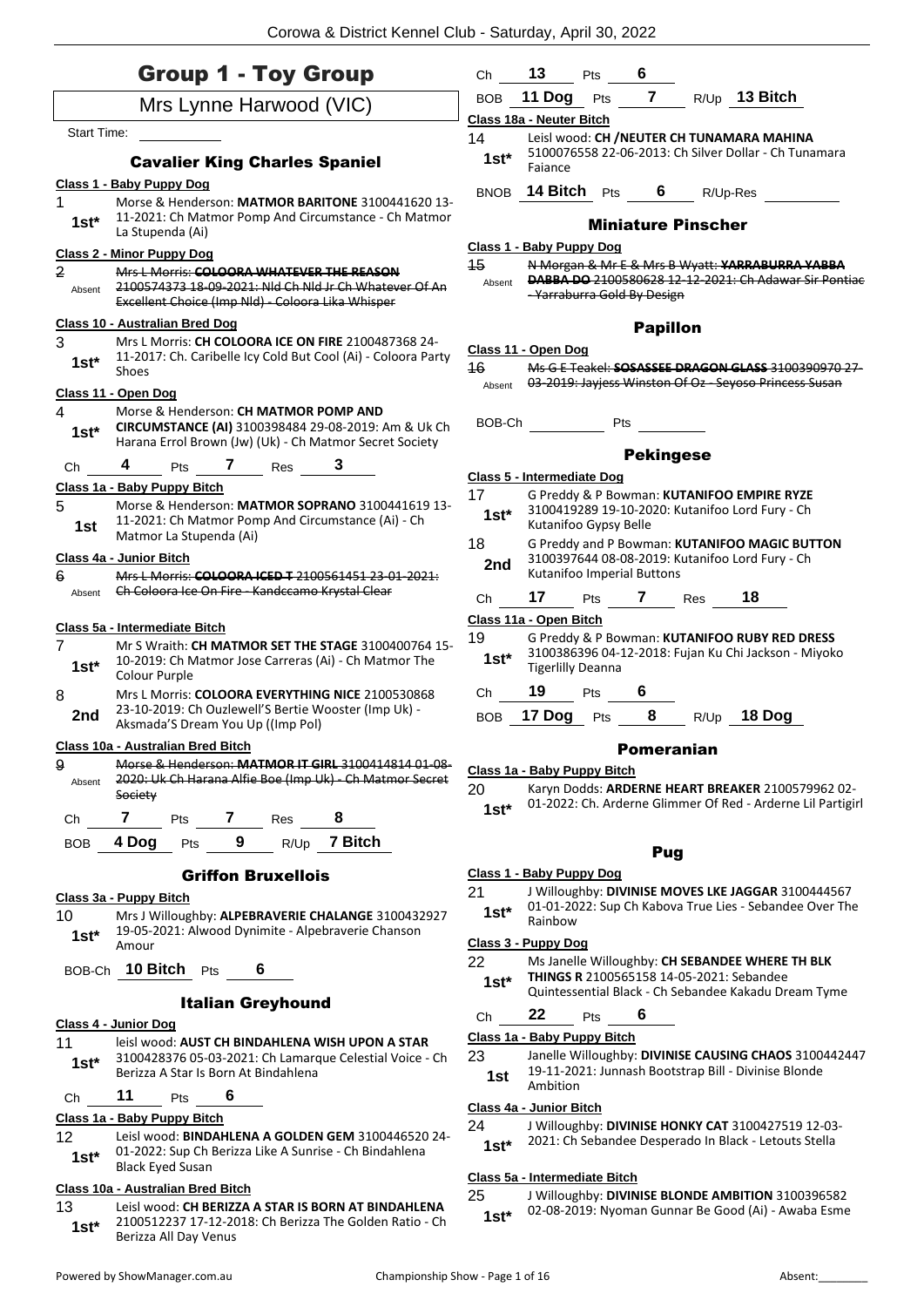Corowa & District Kennel Club - Saturday, April 30, 2022

| Ch                        | 24<br>25<br>Pts<br>7 Res                                                                                           | Ch                                                                                   | 28                            |                              |                            | Pts 7 Res 27                |                                                                                                               |
|---------------------------|--------------------------------------------------------------------------------------------------------------------|--------------------------------------------------------------------------------------|-------------------------------|------------------------------|----------------------------|-----------------------------|---------------------------------------------------------------------------------------------------------------|
|                           | BOB 24 Bitch Pts 8<br>R/Up 22 Dog                                                                                  |                                                                                      | Class 4a - Junior Bitch       |                              |                            |                             |                                                                                                               |
|                           |                                                                                                                    | 29                                                                                   |                               |                              |                            |                             | D HEATH & R MOSS: JAKSONHILLS ROYAL EDITION                                                                   |
|                           | <b>Group 1 - Specials</b>                                                                                          | 1st                                                                                  | (Imp Usa)                     |                              |                            |                             | 3100423682 09-01-2021: Tremaine Champion Of Rings<br>(Imp Rou) - Am Ch/ Aus Ch Royal Courts Limited Edition   |
|                           |                                                                                                                    |                                                                                      | Class 11a - Open Bitch        |                              |                            |                             |                                                                                                               |
| <b>Best</b>               | 4<br><b>Cavalier King Charles Spaniel</b>                                                                          | 30                                                                                   |                               |                              |                            |                             | T Davis: FOREVAPALS BLISSFUL QUEEN 3100387817 06 02-                                                          |
| Pts: 18                   | Morse & Henderson: Ch Matmor Pomp And Circumstance<br>(AI)                                                         | Absent                                                                               |                               | Forevapals Arizona Desert Jc |                            |                             | 2019: Ch Stonils Run Like The Wind (Imp Ndl) - Ch                                                             |
| R/Up                      | $\mathbf{7}$<br><b>Cavalier King Charles Spaniel</b>                                                               | Ch                                                                                   | 29                            |                              |                            |                             | Pts 6 Res                                                                                                     |
| Pts: 8                    | Mr S Wraith: Ch Matmor Set The Stage                                                                               | <b>BOB</b>                                                                           |                               |                              |                            |                             | 28 Dog Pts 8 R/Up 27 Dog                                                                                      |
| <b>Baby</b>               | 21<br>Pug                                                                                                          |                                                                                      |                               |                              |                            | <b>Border Terrier</b>       |                                                                                                               |
|                           | J Willoughby: Divinise Moves Lke Jaggar                                                                            |                                                                                      | Class 5a - Intermediate Bitch |                              |                            |                             |                                                                                                               |
| Minor                     |                                                                                                                    | 31                                                                                   |                               |                              |                            |                             | Mrs A Tuxworth: CH BOHUNT HELLS ANGEL 3100402061                                                              |
|                           |                                                                                                                    | $1st^*$                                                                              |                               |                              |                            |                             | 21-11-2019: Ch Sweeping Halo'n Horns (Imp Swe) - Sup.Ch.                                                      |
| <b>Puppy</b>              | 22<br>Pug                                                                                                          |                                                                                      |                               | <b>Bohunt Fallen Angel</b>   |                            |                             |                                                                                                               |
|                           | Ms Janelle Willoughby: CH Sebandee Where Th Blk Things<br>R                                                        |                                                                                      | BOB-Ch 31 Bitch Pts 6         |                              |                            |                             |                                                                                                               |
| Junior                    | 24<br>Pug                                                                                                          |                                                                                      |                               |                              | <b>Bull Terrier</b>        |                             |                                                                                                               |
|                           | J Willoughby: Divinise Honky Cat                                                                                   |                                                                                      | Class 2 - Minor Puppy Dog     |                              |                            |                             |                                                                                                               |
| <b>Inter</b>              | <b>Cavalier King Charles Spaniel</b><br>7                                                                          | 32                                                                                   |                               |                              |                            |                             | Linda Metcalfe: CHEWBACCA LIFE OF RILEY 2100575860<br>18-10-2021: Chewbacca Brindle Bandit - Chewbacca Miss   |
|                           | Mr S Wraith: Ch Matmor Set The Stage                                                                               | Absent                                                                               | Watson                        |                              |                            |                             |                                                                                                               |
| Aus Br                    | <b>Cavalier King Charles Spaniel</b><br>3.                                                                         | Ch                                                                                   |                               |                              | Pts $\qquad \qquad \qquad$ |                             |                                                                                                               |
|                           | Mrs L Morris: Ch Coloora Ice On Fire                                                                               |                                                                                      | Class 2a - Minor Puppy Bitch  |                              |                            |                             |                                                                                                               |
| Open                      | <b>Cavalier King Charles Spaniel</b><br>4                                                                          | 33 <sub>o</sub>                                                                      |                               |                              |                            |                             | S & M Mackintosh: CHEWBACCA MISS ILLUMINATION (AI)                                                            |
|                           | Morse & Henderson: Ch Matmor Pomp And Circumstance<br>(AI)                                                         | 2100575861 18-10-2021: Chewbacca Brindle Bandit -<br>Absent<br>Chewbacca Miss Watson |                               |                              |                            |                             |                                                                                                               |
|                           |                                                                                                                    |                                                                                      |                               |                              |                            |                             |                                                                                                               |
|                           | <b>Neuter</b>                                                                                                      |                                                                                      |                               |                              |                            |                             | BOB Pts R/Up                                                                                                  |
| Best                      | 14<br><b>Italian Greyhound</b>                                                                                     |                                                                                      |                               |                              |                            | <b>Cairn Terrier</b>        |                                                                                                               |
| Pts: 6                    | Leisl wood: Ch / Neuter Ch Tunamara Mahina                                                                         |                                                                                      | Class 5 - Intermediate Dog    |                              |                            |                             |                                                                                                               |
| R/Up                      |                                                                                                                    | 34                                                                                   |                               |                              |                            |                             | Manuela Yager: MANETLAN TOTO 3100410120 12-05-                                                                |
|                           |                                                                                                                    | $1st^*$                                                                              | Charlotte                     |                              |                            |                             | 2020: Uk Ch Brenndarcy Tinsoldat - Ch Craigend Royal                                                          |
|                           |                                                                                                                    | Ch                                                                                   | 34                            | Pts                          | 6                          |                             |                                                                                                               |
| Finish                    | Absent<br>6                                                                                                        |                                                                                      | Class 1a - Baby Puppy Bitch   |                              |                            |                             |                                                                                                               |
|                           |                                                                                                                    | 35                                                                                   |                               |                              |                            |                             | Manuela Yager: MANETLAN HRH LILIBETT 3100441441 07-                                                           |
|                           |                                                                                                                    | $1st*$                                                                               |                               |                              |                            |                             | 11-2021: Ch Koterana Toa - Ch Manetland Lady Bartum                                                           |
|                           | <b>Group 2 - Terrier Group</b>                                                                                     |                                                                                      | Class 4a - Junior Bitch       |                              |                            |                             |                                                                                                               |
|                           | Mrs Barbara Doyle (VIC)                                                                                            | 36                                                                                   |                               |                              |                            |                             | Manuela Yager: MANUETLAN DOROTHY 3100423799 26-                                                               |
| <b>Start Time:</b>        |                                                                                                                    | $1st*$                                                                               |                               |                              |                            |                             | 12-2020: Ch Koterana Toa - Ch Craigend Royal Charlotte                                                        |
|                           |                                                                                                                    | Ch                                                                                   | 36                            | Pts                          | 6                          |                             |                                                                                                               |
|                           | <b>Airedale Terrier</b>                                                                                            | <b>BOB</b>                                                                           | 34 Dog                        | Pts                          | $\overline{7}$             |                             | R/Up 36 Bitch                                                                                                 |
| Class 11 - Open Dog       |                                                                                                                    |                                                                                      |                               |                              |                            |                             |                                                                                                               |
| 26<br>$1st*$              | Robert Brooks: CH CLYDEBROOK GAELIC STAR 3100380356<br>09-09-2018: Sup Ch Clydebrook Spiced Rum (Imp Uk) -         |                                                                                      |                               |                              |                            | <b>Fox Terrier (Smooth)</b> |                                                                                                               |
|                           | Clydebrook Ironic                                                                                                  |                                                                                      | Class 1 - Baby Puppy Dog      |                              |                            |                             |                                                                                                               |
|                           | BOB-Ch 26 Dog Pts<br>6                                                                                             | 37                                                                                   |                               |                              |                            |                             | Mrs A & Mr P Booth & Mrs S & A Evans: PINNACLE<br>BROADEN BOLD REASON 2100578679 05-01-2022: Sup Ch           |
|                           | <b>American Staffordshire Terrier</b>                                                                              | 1st                                                                                  |                               |                              |                            |                             | Pinnacle Me Myself And Eye (Imp NzI) - Am Ch Hampton                                                          |
|                           |                                                                                                                    |                                                                                      |                               |                              |                            |                             | Court Broxden Aldermen I've Loved Before (Imp Usa)                                                            |
| Class 3 - Puppy Dog<br>27 | D Heath, R Moss & P Giblisco: SAINTSOLDIER BLACK                                                                   |                                                                                      | Class 4 - Junior Dog          |                              |                            |                             |                                                                                                               |
| $1st*$                    | ADDICTION (AI) 3100432156 21-05-2021: Buster Shining<br>Field Long Step ( Imp Ita) - Ch Amdominus Eye Of The Tiger | 38<br>Absent                                                                         |                               | Wyninebah Fultilt            |                            |                             | Graebrook Kennels: WYNINEBAH WICKED WAYS (AI)<br>2100563763 18-04-2021: Bluestone Copyright (Usa) -           |
| Class 4 - Junior Dog      |                                                                                                                    |                                                                                      | Class 5 - Intermediate Dog    |                              |                            |                             |                                                                                                               |
| 28                        | D HEATH & R MOSS: JAKSONHILLS TOUCH O CLASS                                                                        | 39                                                                                   |                               |                              |                            |                             | Mrs A & Mr P Booth & Mrs S & A Evans: PINNACLE                                                                |
| $1st*$                    | 3100423681 09-01-2021: Tremaine Champion Of Rings                                                                  | $1st*$                                                                               |                               |                              |                            |                             | <b>BROXDEN SPLIT TH ATOM 2100550465 24-10-2020: Am Gr</b>                                                     |
|                           | (Imp Rou) - Am Ch/ Aust Ch Royal Courts Limited Edition<br>(Imp Usa)                                               |                                                                                      |                               |                              |                            |                             | Ch Sup Ch Clayco High Mtn Rattlin Bones - Am Ch Hampton<br>Court Broxden Aldermen I'Ve Loved Before (Imp Usa) |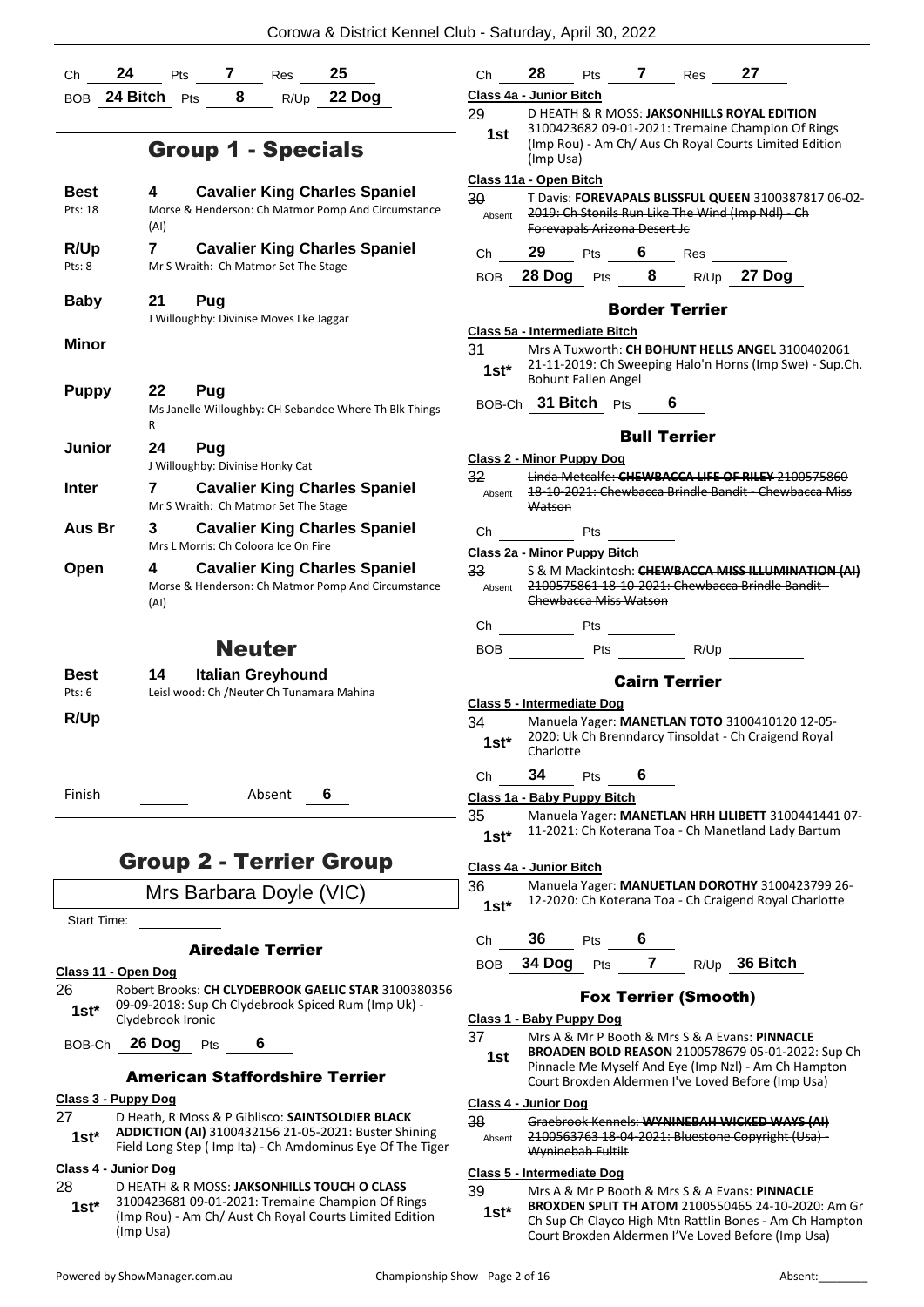| Ch                                | 39                       | Pts        | 6            | Res                                       |                                                                                                                                                 | Ch           | 51                                |                          | Pts 7                                                                        | Res | 52            |                                                                                                        |
|-----------------------------------|--------------------------|------------|--------------|-------------------------------------------|-------------------------------------------------------------------------------------------------------------------------------------------------|--------------|-----------------------------------|--------------------------|------------------------------------------------------------------------------|-----|---------------|--------------------------------------------------------------------------------------------------------|
| Class 1a - Baby Puppy Bitch       |                          |            |              |                                           |                                                                                                                                                 | BOB          | <b>46 Dog</b>                     | Pts                      | $9^{\circ}$                                                                  |     |               | R/Up 51 Bitch                                                                                          |
| 40<br>$1st*$                      |                          |            |              |                                           | Mrs A & Mr P Booth & Mrs S & A Evans: PINNACLE<br>BROXDEN SO YOU THINK 2100578678 05-01-2022: Sup Ch                                            |              |                                   |                          | <b>Kerry Blue Terrier</b>                                                    |     |               |                                                                                                        |
|                                   |                          |            |              |                                           | Pinnacle Me Myself And Eye (Imp NzI) - Am Ch Hampton                                                                                            |              | Class 11 - Open Dog               |                          |                                                                              |     |               |                                                                                                        |
|                                   |                          |            |              |                                           | Court Broaden Aldermen I've Loved Before (Imp Usa)                                                                                              | 53           |                                   |                          |                                                                              |     |               | Rhonda Dearnaley: AUST SUPREME CH LEGEARTIS CARTE                                                      |
| Class 4a - Junior Bitch           |                          |            |              |                                           |                                                                                                                                                 | Absent       |                                   |                          |                                                                              |     |               | BLANCHE (IMP NZ) 07472-2017 18-10-2017: Ch Kamagh Do                                                   |
| 41                                |                          |            |              |                                           | Miss A & Mrs S Evans: CH PINNACLE AS IF BY MAGIC                                                                                                |              |                                   |                          |                                                                              |     |               | You Not Know Who I Am - Nz Ch Shado-Lans Sippin Tequila                                                |
| $1st*$                            |                          |            |              | - Nz Ch Ch Pinnacle Ps Eye Love You (Nzl) | 2100563806 08-04-2021: Ch Pinnacle He Did It On Purpoise                                                                                        | Ch           |                                   | Pts                      |                                                                              |     |               |                                                                                                        |
| Ch                                | 41                       | <b>Pts</b> | 6            |                                           |                                                                                                                                                 |              | Class 5a - Intermediate Bitch     |                          |                                                                              |     |               |                                                                                                        |
|                                   |                          |            |              |                                           | BOB 41 Bitch Pts 7 R/Up 39 Dog                                                                                                                  | 54<br>Absent |                                   |                          |                                                                              |     |               | Rhonda Dearnaley: ARIAHGROVE MADAMOISELLE CHANEL<br>3100418523 13 10 2020: Uk Uk Ch Aust Ch Kebulak    |
|                                   |                          |            |              | <b>Fox Terrier (Wire)</b>                 |                                                                                                                                                 |              |                                   |                          | Lans Sippin Tequila (Imp Nz)                                                 |     |               | Unzipped At Idylewins (Imp Uk) - Aust Ch Nz Ch Shadow-                                                 |
| Class 11 - Open Dog               |                          |            |              |                                           |                                                                                                                                                 |              |                                   |                          |                                                                              |     |               |                                                                                                        |
| 42                                |                          |            |              |                                           | Graebrook Kennels: SUPREME CH.GRAEBROOK                                                                                                         |              | Ch Pts                            |                          |                                                                              |     |               |                                                                                                        |
|                                   |                          |            |              |                                           | Disqualified ADRENALINE JUNKIE 3100362981 27-06-2017: Sup Ch.                                                                                   |              |                                   |                          | BOB Pts R/Up                                                                 |     |               |                                                                                                        |
|                                   | Colour Of Money          |            |              |                                           | Eskwyre Strikes Back (Imp Uk) - Supreme Ch Graebrook The                                                                                        |              |                                   |                          | <b>Lakeland Terrier</b>                                                      |     |               |                                                                                                        |
| BOB-Ch                            |                          |            | Pts          |                                           |                                                                                                                                                 |              | <b>Class 5 - Intermediate Dog</b> |                          |                                                                              |     |               |                                                                                                        |
|                                   |                          |            |              |                                           |                                                                                                                                                 | 55           |                                   |                          |                                                                              |     |               | Robert Brooks: CH UPINAIR THE TROOPER 2100526226 02-                                                   |
|                                   |                          |            |              | <b>Irish Terrier</b>                      |                                                                                                                                                 | $1st^*$      |                                   | Horizon (Imp Nz)         |                                                                              |     |               | 08-2019: Ch Upinair The Kinslayer - Ch Kauricottage Ytk My                                             |
| <b>Class 5 - Intermediate Dog</b> |                          |            |              |                                           |                                                                                                                                                 |              | BOB-Ch 55 Dog Pts                 |                          |                                                                              |     |               |                                                                                                        |
| 43<br>Absent                      |                          |            |              |                                           | K henderson: CH. TAWNYOAK MAJOR FORKELLINGTON<br>(AI) 2100526989 27 08 2019: Aust Ch Kellington Major                                           |              |                                   |                          | <b>Manchester Terrier</b>                                                    |     |               |                                                                                                        |
|                                   |                          |            |              |                                           | General - Aust Ch Merrymac Trade Wind (Imp Swe)                                                                                                 |              |                                   |                          |                                                                              |     |               |                                                                                                        |
| Class 10 - Australian Bred Dog    |                          |            |              |                                           |                                                                                                                                                 |              | Class 5 - Intermediate Dog        |                          |                                                                              |     |               |                                                                                                        |
| 44<br>$1st*$                      |                          |            |              |                                           | Ruth Elkner: SHANNAWONNA MAN OF MY DREAMS<br>3100351864 02-01-2017: Dk Uch.No Uch.C.I.B Se Uch.<br>Merrymac O'sullivan - Ch Merrymac Trade Wind | 56<br>$1st*$ |                                   |                          | IAN GILLAM: CH.HELYBARY LITTLE JACKIE PAPER<br>Gr.Ch.Dogct Sweet Serenade    |     |               | 3100402071 01-12-2019: Ch. Windypark Made Of Stone -                                                   |
|                                   | 44                       |            |              |                                           |                                                                                                                                                 |              | Class 11 - Open Dog               |                          |                                                                              |     |               |                                                                                                        |
| Ch                                |                          | Pts        |              | Res                                       |                                                                                                                                                 | 57           |                                   |                          |                                                                              |     |               | Dianne Costello: GRAND CH. DIXIEDALY TRUE HEART RN                                                     |
| Class 2a - Minor Puppy Bitch      |                          |            |              |                                           |                                                                                                                                                 | $1st*$       |                                   |                          |                                                                              |     |               | JD TD 7100039683 01-11-2017: Dual Gr. Ch. T. Ch Dixiedaly                                              |
| 45                                |                          |            |              |                                           | MISS K L Henderson: CEASAIR OF OTAGO (IMP NZ)<br>0064522022 19-10-2021: Tawnyoak Balerion Ofotago-                                              |              |                                   |                          |                                                                              |     |               | Jack Black Tdx Jdx Ra Jd Et - Ch Dixiedaly Full Of Charm                                               |
| Absent                            | Ruby Tuesday Of Frensham |            |              |                                           |                                                                                                                                                 | Ch           | 57                                |                          | Pts 7 Res                                                                    |     | 56            |                                                                                                        |
|                                   |                          |            |              |                                           |                                                                                                                                                 |              | Class 2a - Minor Puppy Bitch      |                          |                                                                              |     |               |                                                                                                        |
| Ch                                |                          | Pts        |              |                                           |                                                                                                                                                 | 58           |                                   |                          |                                                                              |     |               | Janet Palmer: ROSEMERTA FYNAL ECHO 3100436822 05-                                                      |
|                                   |                          |            |              | BOB 44 Dog Pts 6 R/Up                     |                                                                                                                                                 | $1st^*$      |                                   |                          | Rosemerta Chyna Black Rn                                                     |     |               | 09-2021: Windypark Grand Final - Grand Champion Ch                                                     |
|                                   |                          |            |              | <b>Jack Russell Terrier</b>               |                                                                                                                                                 | Ch           | 58                                | Pts                      | 6                                                                            |     |               |                                                                                                        |
| Class 4 - Junior Dog              |                          |            |              |                                           |                                                                                                                                                 |              |                                   |                          |                                                                              |     |               |                                                                                                        |
| 46                                |                          |            |              |                                           | MRS E A PENNESI: ZILIAM IM LORD KAMION 2100557015                                                                                               |              | BOB 58 Bitch Pts                  |                          | 8                                                                            |     | $R/Up$ 57 Dog |                                                                                                        |
| $1st*$                            |                          |            |              |                                           | 14-12-2020: Ziliam Snowwizzard - Ziliam Hallie                                                                                                  |              | Class 18a - Neuter Bitch          |                          |                                                                              |     |               |                                                                                                        |
|                                   |                          |            |              |                                           |                                                                                                                                                 | 59           |                                   |                          |                                                                              |     |               | Janet Palmer: AUST & NEUT CH DIXIEDALY SAVVY GAL CD                                                    |
| Class 5 - Intermediate Dog        |                          |            |              |                                           |                                                                                                                                                 | $1st*$       |                                   | Dixiedaly Gypsy Rose     |                                                                              |     |               | RA 7100031479 03-03-2014: Dixiedaly Citizen Kane -                                                     |
| 47                                |                          |            |              |                                           | Ms R Menzies: CH. LEMOSA PRINCE HARRY 2100520879<br>20-05-2019: Ch. Lemosa Cracker Jack - Lemosa Miss Jetta                                     |              |                                   |                          |                                                                              |     |               |                                                                                                        |
| $1st*$                            |                          |            |              |                                           |                                                                                                                                                 |              | BNOB 59 Bitch Pts                 |                          | 6                                                                            |     | R/Up-Res      |                                                                                                        |
|                                   |                          |            |              |                                           | 47                                                                                                                                              |              |                                   |                          | <b>Norfolk Terrier</b>                                                       |     |               |                                                                                                        |
| Ch                                | 46                       | Pts        | $\mathbf{7}$ | Res                                       |                                                                                                                                                 |              |                                   |                          |                                                                              |     |               |                                                                                                        |
| Class 1a - Baby Puppy Bitch       |                          |            |              |                                           |                                                                                                                                                 | 60           | Class 10 - Australian Bred Dog    |                          |                                                                              |     |               | M CONNEL & M BERG: GR. CH. MAZBERG ZIGGY STARDUST                                                      |
| 48<br>$1st*$                      |                          |            |              |                                           | MRS E A PENNESI: ZILIAM IM LADY JOANNA 2100579997<br>24-01-2022: Brekmar Johnny Ruffo - Ziliam Hallie                                           | $1st^*$      |                                   | - Ch. Mazberg Malificent |                                                                              |     |               | 2100468224 08-01-2017: Red King's Lynn Pretzel (Imp Esp)                                               |
| 49                                |                          |            |              |                                           | Ms R Menzies: KINROSE DANCING QUEEN 2100579353 10-                                                                                              | Ch           | 60                                | Pts                      | 6                                                                            |     |               |                                                                                                        |
| 3rd                               |                          |            |              |                                           | 01-2022: Ch. Lemosa Prince Harry - Wildenfox Waltzing                                                                                           |              |                                   |                          |                                                                              |     |               |                                                                                                        |
|                                   | Grace                    |            |              |                                           |                                                                                                                                                 | 61           | Class 4a - Junior Bitch           |                          |                                                                              |     |               |                                                                                                        |
| 50<br>2nd                         | Grace                    |            |              |                                           | Ms R Menzies: KINROSE GODDESS OF GRACE 21005796622<br>10-01-2022: Ch. Lemosa Prince Harry - Wildenfox Waltzing                                  | $1st^*$      |                                   |                          | Ch Roslein Aus Der Rheinprovinz Imp Deu                                      |     |               | FJ & KM Hogan: TARAM THE THORN AND THE ROSE<br>2100568886 20-04-2021: Gr. Ch. Mazberg Ziggy Stardust - |
|                                   |                          |            |              |                                           |                                                                                                                                                 | Ch           | 61                                | Pts                      | 6                                                                            |     |               |                                                                                                        |
| Class 2a - Minor Puppy Bitch      |                          |            |              |                                           |                                                                                                                                                 |              |                                   |                          |                                                                              |     |               |                                                                                                        |
| 51<br>$1st*$                      |                          |            |              | Jacks (Imp Ita) - Lemosa Lola Lollie Legs | Mrs S J Lemon: LEMOSA LEXIE LOU 2100026174 16-09-<br>2021: Me They Mintymeadow Diamantés Piperithe Violetas                                     | <b>BOB</b>   | 60 Dog                            |                          | Pts 7                                                                        |     |               | R/Up 61 Bitch                                                                                          |
| Class 10a - Australian Bred Bitch |                          |            |              |                                           |                                                                                                                                                 |              |                                   |                          | <b>Sealyham Terrier</b>                                                      |     |               |                                                                                                        |
| 52                                |                          |            |              |                                           | Ms R Menzies: WILDENFOX WALTZING GRACE 2100548867                                                                                               |              | Class 3 - Puppy Dog               |                          |                                                                              |     |               |                                                                                                        |
| $1st^*$                           | Matilda                  |            |              |                                           | 27-08-2020: Bekmar Johnny Ruffo - Wildenfox Waltzing                                                                                            | 62<br>$1st*$ |                                   |                          | 2100569213 13-07-2021: Pennyflower Gaerwin -<br>Pennyflower Kilburn'S Esther |     |               | Nyasa Blakeley-Fook: PENNYFLOWER MAGIC RED DRAGON                                                      |

Powered by ShowManager.com.au examples and the Championship Show - Page 3 of 16 Absent:

Pennyflower Kilburn'S Esther **1st\***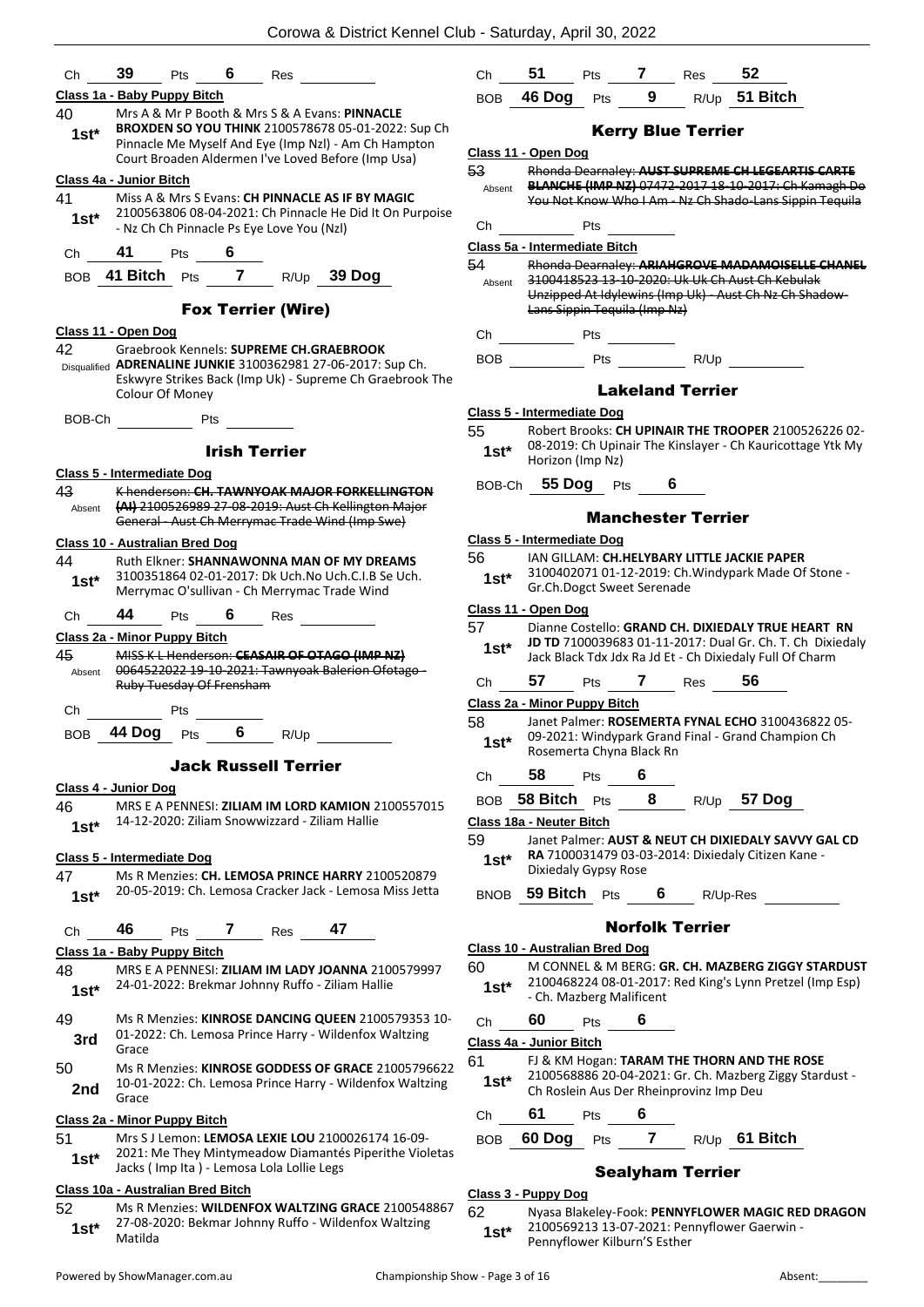| BOB-Ch       | 6<br>62 Dog<br>Pts                                                                                                 |               | <b>Class 10 - Australian Bred Dog</b>                                                                  |
|--------------|--------------------------------------------------------------------------------------------------------------------|---------------|--------------------------------------------------------------------------------------------------------|
|              | <b>Soft Coated Wheaten Terrier</b>                                                                                 | 76<br>$1st*$  | S UNDERWOOD: SKALAWAG OH WOW LOOK AT ME<br>3100388672 21-01-2019: Ch Larndora Ohso Sauve - Ch          |
|              | Class 1 - Baby Puppy Dog                                                                                           |               | Gumhaven She'S A Rainbow                                                                               |
| 63           | Margaret Gray: SAPHYR VOW AND DECLARE 3100444971                                                                   | Ch            | 76<br>75<br>7 Res<br>Pts                                                                               |
| 1st          | 29-12-2021: Se Ch Bon Aquarel Sheer Heart Attack (Imp                                                              |               | Class 1a - Baby Puppy Bitch                                                                            |
|              | Rus) - Ch Saphyr Independent Treat                                                                                 | 77            | D HEATH & R MOSS: ARDCHATTAN PAI GOW 3100443746<br>17-12-2021: Ch Nudimah Mystical Maverick - Ornac Oh |
| 64           | Class 1a - Baby Puppy Bitch<br>Margaret Gray: SAPHYR VERRY ELLEEGANT 3100444970                                    | $1st*$        | Wow Subtle In Brown                                                                                    |
| $1st^*$      | 29-12-2021: Se Ch Bon Aquarel Sheer Heart Attack - Ch                                                              |               | Class 2a - Minor Puppy Bitch                                                                           |
|              | Saphyr Independent Treat                                                                                           | 78            | wendy moody & Graeme Moody: ORNAC MY SURPRISE                                                          |
|              | Class 5a - Intermediate Bitch                                                                                      | $1st*$        | 2100574628 08-10-2021: Skalawag Oh Wow Look At Mr -<br>Ch Ornac Let Rumours Fly                        |
| 65           | Margaret Gray: SAPHYR KONAGADERRA KISS 3100416199<br>25-08-2020: Ch Saphyr Duke Of Darraweit - Ch Saphyr           |               | Class 5a - Intermediate Bitch                                                                          |
| $1st*$       | <b>Rambling Mood</b>                                                                                               | 79            | S Underwood: ORNAC OH WOW SUBTLE IN BLACK                                                              |
|              | Class 10a - Australian Bred Bitch                                                                                  | $1st*$        | 2100551774 23-07-2020: Skalawag Oh Wow Look At Me -                                                    |
| 66           | Margaret Gray: CH. SAPHYR INDEPENDENT TREAT (AI)                                                                   |               | Ch Notnyl Subtle Jubilee                                                                               |
| Absent       | 3100361771 04-07-2017: Fin.Mna. Ballyhara's Trick Or<br><b>Treat</b> Ch Saphyr Ice Creme (Ai)                      | Ch            | 78<br>$\overline{7}$<br>79<br>Pts<br>Res                                                               |
|              |                                                                                                                    |               | 9<br>75 Dog<br>BOB 78 Bitch Pts<br>R/Up                                                                |
|              | BOB-Ch 65 Bitch Pts<br>6<br>R/Up-Res                                                                               |               |                                                                                                        |
|              | <b>Staffordshire Bull Terrier</b>                                                                                  |               | <b>Group 2 - Specials</b>                                                                              |
|              | Class 4 - Junior Dog                                                                                               |               |                                                                                                        |
| 67           | Lesley knights: OSLEYA BET YOUR BOOTS 3100425057 07-<br>02-2021: Ch Grayleigh Just Wing N It - Wintrodan Looks Are | <b>Best</b>   | <b>Norfolk Terrier</b><br>60                                                                           |
| $1st*$       | Decieving                                                                                                          | Pts: 25       | M CONNEL & M BERG: GR. CH. MAZBERG ZIGGY STARDUST                                                      |
|              | Class 10 - Australian Bred Dog                                                                                     | R/Up          |                                                                                                        |
| 68           | Mrs N & Mr G Stephen: CHEVHART WHITE GIGALO JC                                                                     |               |                                                                                                        |
| 1st          | 3100392604 30-05-2019: Ch Usherin Sacre Bleu - Ch                                                                  |               |                                                                                                        |
|              | Mokojastaff Strike A Pose Jc                                                                                       | <b>Baby</b>   | <b>Jack Russell Terrier</b><br>48                                                                      |
| Ch           | 68<br>67<br>$\mathbf{7}$<br>Res<br>Pts                                                                             |               | MRS E A PENNESI: ZILIAM IM LADY JOANNA                                                                 |
|              | Class 3a - Puppy Bitch                                                                                             | Minor         | 78<br><b>Tenterfield Terrier</b>                                                                       |
| 69           | Aroha Thompson: TRYLOU TIGER ELLIE 4100357654 07-07-<br>2021: Trylou Maynard Mercury - Trylou Show No Mercy        |               | wendy moody & Graeme Moody: Ornac My Surprise                                                          |
| $1st*$       |                                                                                                                    | <b>Puppy</b>  | 62<br><b>Sealyham Terrier</b>                                                                          |
|              | Class 10a - Australian Bred Bitch                                                                                  |               | Nyasa Blakeley-Fook: Pennyflower Magic Red Dragon                                                      |
| 70           | Lesley knights: GRAYLEIGH SHE'S GOT THE LOOK                                                                       | <b>Junior</b> | <b>Norfolk Terrier</b><br>61                                                                           |
| $1st*$       | 3100405922 27-02-2020: Ch Grayleigh Just Wing In It -<br>Grayleigh Hart Of Embers                                  |               | FJ & KM Hogan: TARAM THE THORN AND THE ROSE                                                            |
| 71           | Ms R Fenton: NIAELABA BAZAAR BREEZE 2100504216 16-                                                                 | Inter         | <b>Lakeland Terrier</b><br>55                                                                          |
| 2nd          | 08-2018: Pennyflower Terrabagapart - Niaelaba Bluella                                                              |               | Robert Brooks: Ch Upinair The Trooper                                                                  |
|              | Jezebel                                                                                                            | Aus Br        |                                                                                                        |
|              | Class 11a - Open Bitch                                                                                             |               |                                                                                                        |
| 72<br>$1st*$ | Mrs N & Mr G Stephen: CHEVHART SWEET BUT PSYCHO JC<br>3100392605 30-05-2019: Ch Usherin Sacre Bleu - Ch            | Open          |                                                                                                        |
| Ch           | Mokojastaff Strike A Pose Jc<br>70<br>9<br>71<br>Pts<br>Res                                                        |               |                                                                                                        |
| <b>BOB</b>   | 11<br>R/Up 70 Bitch<br>67 Dog<br>Pts                                                                               |               | <b>Neuter</b>                                                                                          |
|              | Class 18 - Neuter Dog                                                                                              |               |                                                                                                        |
| 73           | Mrs N & Mr G Stephen: CH. MOKOIASTAFF THE PIED PIPER                                                               | <b>Best</b>   | 59<br><b>Manchester Terrier</b>                                                                        |
| $1st*$       | CAA 3100344875 01-08-2016: Mokoiastaff Justa                                                                       | Pts: 8        | Janet Palmer: Aust & Neut Ch Dixiedaly Savvy Gal CD RA                                                 |
|              | Heartbreaker - Mokojastaff Shout Out Loud                                                                          | R/Up          | <b>Staffordshire Bull Terrier</b><br>73<br>Mrs N & Mr G Stephen: CH. MOKOIASTAFF THE PIED PIPER        |
| Neuter       | 73<br>6<br>Pts                                                                                                     |               | CAA                                                                                                    |
|              | Class 18a - Neuter Bitch                                                                                           |               |                                                                                                        |
| 74           | MRS N & MR G STEPHEN: CH MOKOIASTAFF STRIKE A POSE<br>JC 3100335683 27-01-2016: Sup.Ch. Neworder                   |               |                                                                                                        |
| 1st          | Thundaboltn Lightning - Mokoiastaff Dazzle Me Red                                                                  | Finish        | Absent<br>10                                                                                           |
| Neuter       | 74<br>6<br>Pts                                                                                                     |               |                                                                                                        |
|              | $\overline{7}$<br>R/Up 74 Bitch                                                                                    |               |                                                                                                        |
| <b>BNOB</b>  | 73 Dog<br>Pts                                                                                                      |               |                                                                                                        |

## Tenterfield Terrier

## **Class 3 - Puppy Dog**

75 wendy moody &Graeme Moody: **SKALAWAG HOT CHOCOLATE** 3100433402 28-05-2021: Ch Nudimah 1st\* CHOCOLATE 3100433402 28-05-2021: Ch Nudimah<br>Mystical Maverick - Chskalawag Oh Wow Shes A Redhead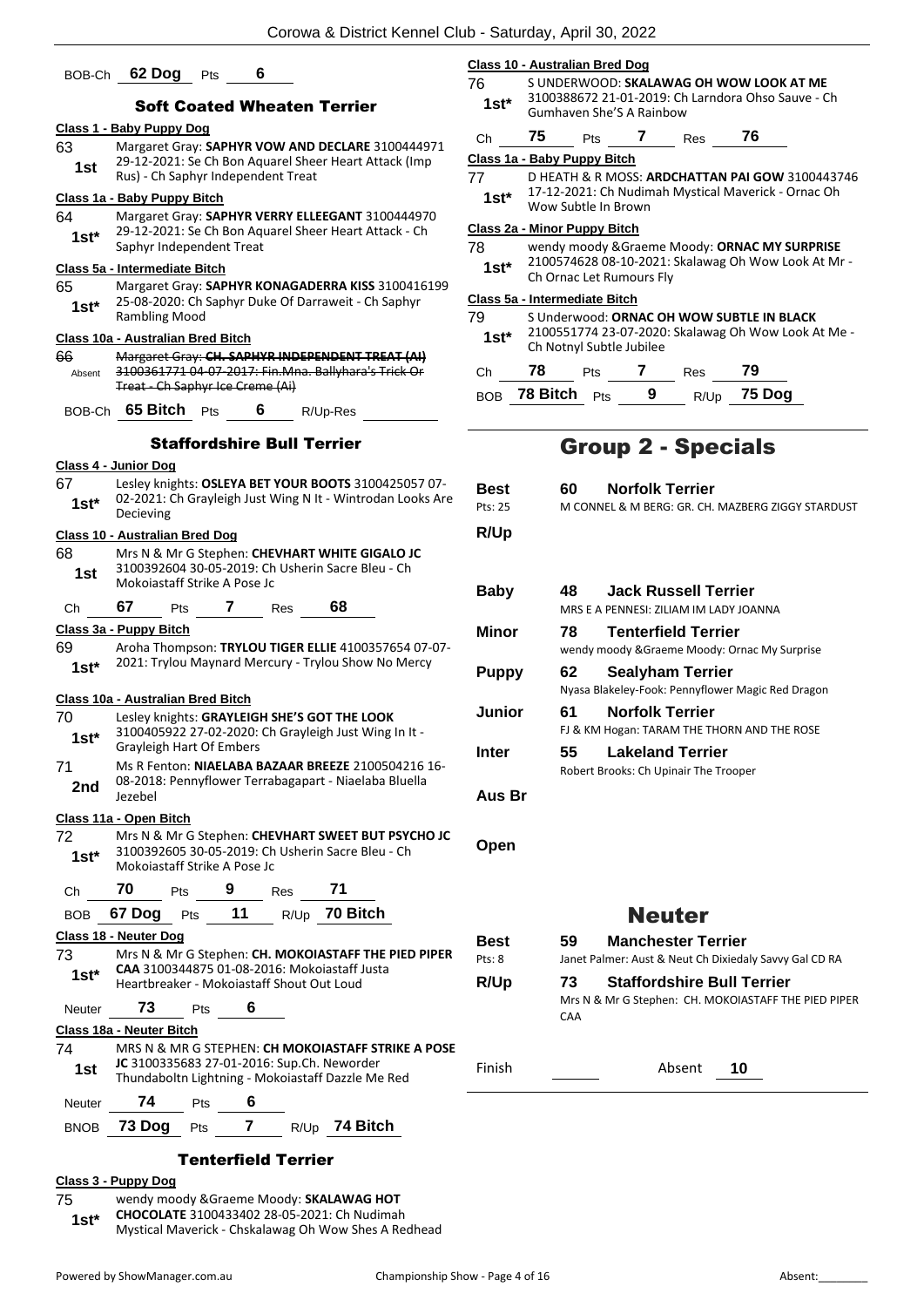## Group 3 - Gundog Group Mrs Barbara Doyle (VIC) Start Time: **Brittany Class 11 - Open Dog** 80 Mrs Fiona Brown Elkner: **TOBENLEE I CAN SEE CLEARLY NOW** 3100349809 12-11-2016: Aust Supreme Ch / Am Ch Dogwood Hollow Out Of The Park ( Imp Usa ) - Aust Ch Tobenlee A Vision Of U (Ai) **1st\*** Ch **80** Pts **6 Class 1a - Baby Puppy Bitch** 81 Fiona Brown-Elkner: **TOBENLEE I C YOU CLEARLY NOW** 3100440823 13-11-2021: Ch Tobenlee C I Can Dance At **1st** 3100440823 13-11-2021: Ch Toben<br>Doon - Kirinbell Chase N The Moves **Class 5a - Intermediate Bitch** 82 Mrs Fiona Brown-Elkner: **KIRINBELL CHASE N THE MOVES** 2100520750 17-05-2019: Ch Kirinbell Tell Me A Secret - Ch Tobenlee Chase N Shadows Rn.Jc **1st\*** Ch **82** Pts **6** BOB **80 Dog** Pts **7** R/Up **82 Bitch** Clumber Spaniel **Class 10 - Australian Bred Dog** 83 J Patchett & C Ryan: **GR CH TANIWHA TE WAHIPOUNAMU**  Disqualified **TD TSD** 3100365432 31-10-2017: Sup Ch Clussexx Kangaroo Jack (Imp Ita) - Nz Ch & Ch Taniwha Pounamu Kahurangi 84 Mr B and Mrs M Lennon: **AUS CH APPINITKI BADGER BEAR** 4100316418 22-01-2019: Ch Keltonhill Bear Essentials (Ai) - Ch Kangala Oopsy Daisy (Ai) Absent **Class 11 - Open Dog** 85 Mr B and Mrs M Lennon: **CH KELTONHILL BEAR ESSENTIALS (AI)** 2100394067 21-10-2013: Ch Grashez Society Beau (Ai) - Ch Appintiki Gypsy Rose Lea (Ai) Absent Ch Pts Res **Class 10a - Australian Bred Bitch** 86 Mr B and Mrs M Lennon: **APPINTIKI PUDDINGTON** 4100316421 22-01-2019: Ch Keltonhill Bear Essentials(Ai) - Ch Kangala Oopsy Daisy(Ai) Absent Ch Pts BOB Pts R/Up Cocker Spaniel **Class 4 - Junior Dog** 87 Kristy Neiberding: **SILVERBLUE SHOOTING STAR** 3100427627 02-03-2021: Glenayden Star Gazer - Neberden **1st 1100427627 02-03**<br>Silverblu Hot Stuff **Class 10 - Australian Bred Dog** 88 JANNA G WAYENBERG: **AUS CH OCCULI DISTINCTIVE LOOK** 2100471196 18-02-2017: Sup.Ch. Gunwise Midnight Rendezvous - Ch.Feenix Caught In A Maze **1st\***

Ch **88** Pts **7** Res **87**

## **Class 3a - Puppy Bitch**

89 K Neiberding: **NEBERDEN NOW IM HERE** 9100012644 06- 07-2021: Ch. Royoni Back In Time (Ai) - Neberden Dont Stop **1st**\*  $\frac{07-2021}{M}$ 

### **Class 4a - Junior Bitch**

| 90<br>2nd | Janna G Wayenberg: APELDOORN I VE GOT THE LOOK<br>2100563230 24-04-2021: Ch. Occuli Distinctive Look - Ch. |
|-----------|------------------------------------------------------------------------------------------------------------|
|           | Occuli Midnight Blues                                                                                      |
| 91        | JANNA G WAYENBERG: APELDOORN AZRAELLE                                                                      |

2100554003 11-12-2020: Aus.Ch. Occuli Distinctive Look - Aus.Ch. Night Whisper **1st\***

#### **Class 5a - Intermediate Bitch**

| Absent | DC Mahoney: TWNROYAL LEAP INTO MY HEART OF<br><b>OCCULI</b> 4100335421 29-02-2020: Ch Ashmere A Highland<br>Affair - Twnroyal Drop Dead Gorgeous |     |    |      |          |  |  |
|--------|--------------------------------------------------------------------------------------------------------------------------------------------------|-----|----|------|----------|--|--|
| Сh     |                                                                                                                                                  | Pts |    | Res  |          |  |  |
| ROR    | 88 Dog                                                                                                                                           | Pts | 10 | R/Up | 91 Bitch |  |  |

## Cocker Spaniel (American)

#### **Class 2a - Minor Puppy Bitch**

93 DC Mahoney: **LANDMARK SENORITA FRANCESCA** 9100012689 23-09-2021: Ch Ltrend Jon Blond Jovi - Ch Landmark Tango De La Flamengo **1st\***

## BOB-Ch **93 Bitch** Pts **6**

### English Springer Spaniel

#### **Class 5 - Intermediate Dog**

- 94 Kerry Evans: **CH. KEZZADAE TIME TO CELEBRATE**
- 9100012173 01-03-2020: Ch. Azudance On The Edge Of Glory - Ch. Ozdezign Painted Feather **1st\***
	-

## **Class 10 - Australian Bred Dog**

- 95 J Morris, G Render & S Lancaster: **CH REIBEY KOSCIUSZKO** 2100547298 05-09-2020: Sup Ch Reibey Great Southern Land (Ai) - Ch Reibey Crazylilthing Calledluv **1st\***
- Ch **95** Pts **7** Res **94**

## **Class 11a - Open Bitch**

- 96 Kerry Evans: **AUST. CH. OZDEZIGN PAINTED FEATHER** 4100306230 28-04-2018: Winton Moods Of Norway (Imp Nwy) - Aust. Ch. Ozdezign Simply Karma **1st\***
- Ch **96** Pts **6**
- BOB **95 Dog** Pts **8** R/Up **94 Dog**

## Field Spaniel

#### **Class 11a - Open Bitch**

- 97 Mr M Perry & Mrs T Kelly: **SPANFIELD DANCING IN THE DARK** 2100505116 09-09-2018: Am. Ch. Ch. Upland's Got **1st\*** DAKK 2100505116 09-09-2018: Am. Cn. Cn. Oplar<br>The Moves (Imp Use) - Stephdie No Bed Ov Roses
- BOB-Ch **97 Bitch** Pts **6**

## German Shorthaired Pointer

#### **Class 1 - Baby Puppy Dog**

- 98 M J & F L Park: **CANAWINDRA RISE TO TH OCCASION**
	- 3100440098 15-11-2021: Canawindra Over And Over Again - Grand Ch Canawindra Buck N A Half0 **1st\***

## **Class 10 - Australian Bred Dog**

- 99 Barbara & Chris Walter: **CANAWINDRA MAKE MY DAY** 3100405114 15-02-2020: Ch Canawindra Good Times
- Ahead Ch Canawindra See The Best In Me **1st\***

## Ch **99** Pts **6**

## **Class 1a - Baby Puppy Bitch**

### 100 M J & F L Park: **CANAWINDRA RISE AND SHINE**

3100440102 15-11-2021: Canawindra Over And Over Again 1st 3100440102 15-11-2021: Canawin<br>Gr Ch Canawindra Buck N A Half

#### **Class 5a - Intermediate Bitch**

101 M J & F L Park: **CANAWINDRA HOT STUFF** 3100401397 26- 11-2019: Canawindra Ur Kidding Me - Ch Canawindra Sweet Georgia Brown Absent

### **Class 10a - Australian Bred Bitch**

- 102 Ms Raelene Trimble: **CANAWINDRA READY WHEN UR**
	- 3100372950 07-03-2018: Ch Canawindra Ru Ready Ch 1st 3100372950 07-03-2018: Ch<br>Canawindra Y Make A Scene

# Ch **102** Pts **6** Res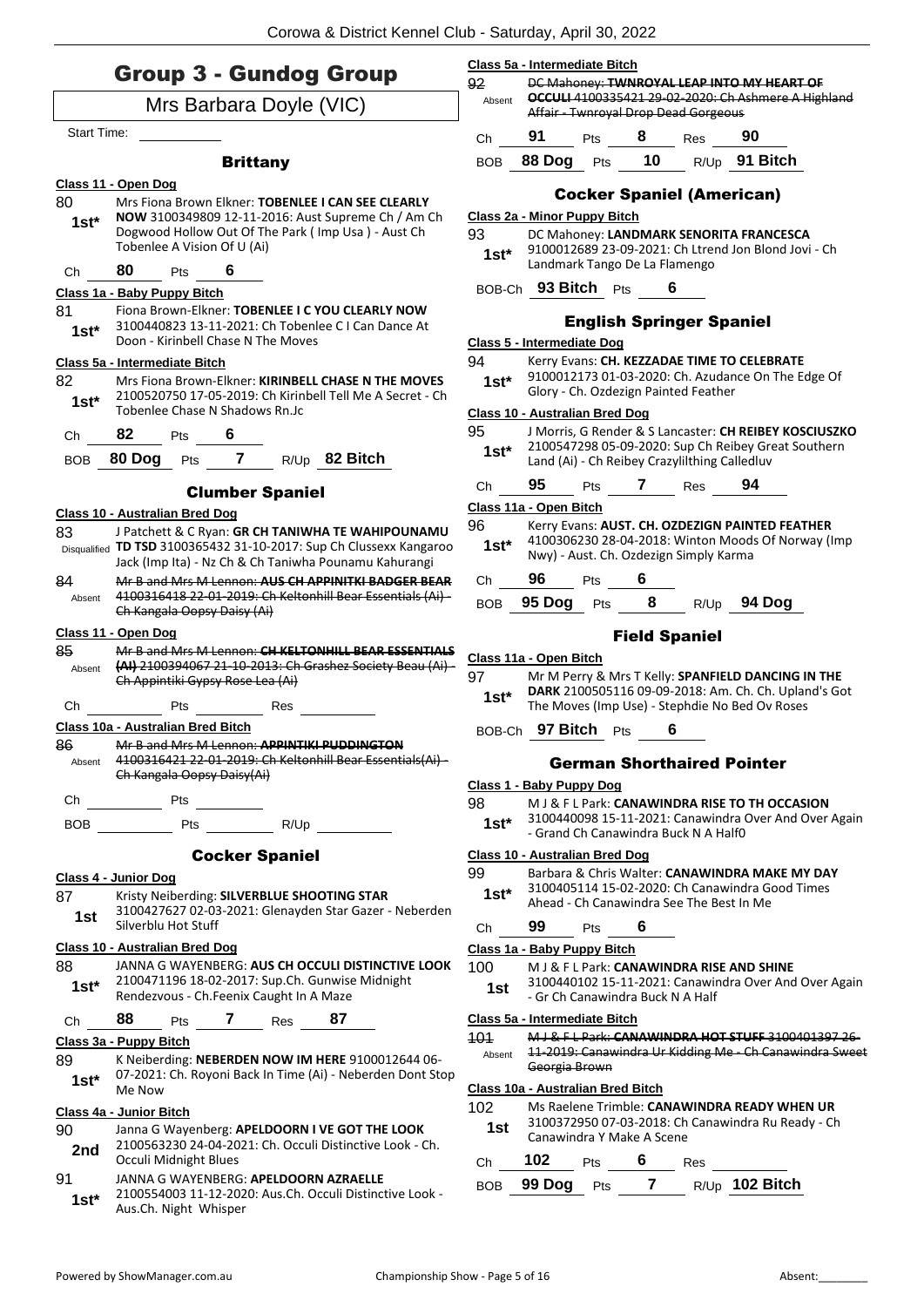|             | TUMA & DISTINCTION ORD                                                                                            |                |
|-------------|-------------------------------------------------------------------------------------------------------------------|----------------|
|             | Class 18 - Neuter Dog                                                                                             |                |
| 103         | M J & F L Park: CANAWINDRA AHEAD OF THE REST                                                                      | <u>c</u>       |
| $1st*$      | 3100420576 09-12-2020: Ch Canawindra Good Times<br>Ahead - Ch Canawindra Best You Believe It                      | $\overline{1}$ |
| <b>BNOB</b> | <b>103 Dog</b><br>6<br>Pts<br>R/Up-Res                                                                            |                |
|             | <b>German Wirehaired Pointer</b>                                                                                  |                |
|             | Class 10 - Australian Bred Dog                                                                                    |                |
| 104         | Kerry Evans: CH. LOVEWYRE HIGH VOLTAGE 3100391844                                                                 | <u>ତ</u>       |
| $1st*$      | 07-05-2019: Grand Ch. Korskote Foreign Exchange (lid) - Ch.<br>Lovewyre Electric Lullaby                          |                |
| BOB-Ch      | 104 Dog Pts<br>6                                                                                                  |                |
|             | <b>Golden Retriever</b>                                                                                           | <u>ୁ</u>       |
|             | Class 1 - Baby Puppy Dog                                                                                          |                |
| 105         | Jillian Simmons: GOFETCH -GOLD - N - RUSH 01145-2022<br>03-12-2021: Gofetch Queue Jumper - Gofetch                |                |
| 1st*        | Rainbow.Catcher                                                                                                   | <u>c</u>       |
|             | Class 5 - Intermediate Dog                                                                                        | 1              |
| 106         | Miss P Denholm: GILDENGOLD TATTERSALL TARTAN                                                                      |                |
| $1st*$      | 2100545834 11-09-2020: Gildengold Yoiks Tallyho (Ai) -                                                            | <u>c</u>       |
|             | Gildengold Spinning Chorus (Ai)                                                                                   | $\overline{1}$ |
|             | Class 10 - Australian Bred Dog                                                                                    |                |
| 107         | Mrs J Simmons: CH. THORLCAN TURNING TIDES<br>7100042059 29-09-2018: Sup. Ch. Kaparla Game Plan - Ch.              |                |
| $1st*$      | Thorlcan Odds On Favourite                                                                                        |                |
| 108         | P.Denholm: GILENGOLD DASHINGBRIGANDINE(AI)                                                                        | <u>c</u>       |
| 2nd         | 2100489461 24-11-2017: Xanthos Bullet Proof (Uk) - Ch<br>Gilengold Leonore Overture                               | $\overline{1}$ |
|             | Class 11 - Open Dog                                                                                               |                |
| 109         | Miss P Denholm: GILDENGOLD YOIKS TALLYHO (AI)                                                                     | <u>c</u>       |
| 2nd         | 2100510610 14-12-2018: Xanthos Bullet Proof (Uk) -<br>Kaparla All The Evidence (Ai)                               | 1              |
| 110         | Sue Keane: CH KEANSTAR STORMCHASER CCD RA TDX                                                                     |                |
| $1st*$      | 3100336950 13-02-2016: Sup Ch Adoringold Eye Of The<br>Storm (Ai) - Neut Ch Tr Ch (T, Ts) Morningmyst Bright Star | <u>c</u>       |
|             | Rn                                                                                                                | $\overline{1}$ |
| Сh          | 106<br>10<br>107<br>Pts<br>Res                                                                                    | $\ddagger$     |
|             | <u> Class 2a - Minor Puppy Bitch</u>                                                                              |                |
| 111         | Robert McNab: SOSHYL DIZZY IN THE NIGHT SKY (AI)<br>2100570146 19 08 2021: Ch Dobro Sky At Night Soshyl           |                |
| Absent      | Daddy'S Junior Girl (Ai)                                                                                          | <u>c</u>       |
|             | Class 3a - Puppy Bitch                                                                                            | 1              |
| 112         | A Quigley: ADORINGGOLD FIREWRX ATDOMPETAN                                                                         |                |
| Absent      | 2100564781 16 05 2021: Giltedge Ceasar Adoringgold<br>Peak Of The Storm                                           |                |
|             | <b>Class 4a - Junior Bitch</b>                                                                                    |                |
| 113         | Gail Boyd: GILDENGOLD THEIVING MAGPIE 2100560536                                                                  |                |
| $1st^*$     | 03-03-2021: Ronjalee Ragamuffin At Motlaisa (Jw) (Uk) -                                                           |                |
|             | Gildengold Spinning Chorus (Ai)                                                                                   | <u>c</u>       |
| 114         | Miss P Denholm: GILDENGOLD FLEECING THE TOFFS (AI)<br>2100560535 11-03-2021: Ronjalee Ragamuffin At Motlaisa      | $\overline{1}$ |
| Absent      | Gildengold Spinning Chorus                                                                                        |                |
| Ch          | 113<br>6<br>Pts<br>Res                                                                                            |                |
| BOB         | R/Up 107 Dog<br>106 Dog $Pts$ 11                                                                                  | <u>c</u>       |
|             | Class 18 - Neuter Dog                                                                                             | $\overline{1}$ |
| 115         | Sue Keane: DUAL CH (T) NEUT CH KEANSTAR REGRESSA A                                                                |                |
| $1st*$      | MI 3100373878 04-04-2018: Ch Kiriel Il Divo - Tr Ch (T, Ts)                                                       |                |
|             | Neut Ch Morningmyst Bright Star Rn                                                                                | <u>c</u>       |
| Neuter      | 115<br>6<br>Pts                                                                                                   | $\overline{1}$ |
|             | Class 18a - Neuter Bitch                                                                                          |                |
| 116         | Ashamber Kennels: GOLDNYMPH WILD IRIS (AI) CCD RN                                                                 | <u>c</u>       |
| 1st         | 3100302738 27-02-2014: Sup Ch Fantango Wild Oats - Dual<br>Ch (T) Ts Grand Ch Goldnymh Liliana                    | $\mathbf{1}$   |

| Neuter | 116              | <b>Pts</b> |  |                  |
|--------|------------------|------------|--|------------------|
|        | BNOB 115 Dog Pts |            |  | $R/Up$ 116 Bitch |

## Gordon Setter

| Class 10a - Australian Bred Bitch |                                                    |  |  |  |  |  |
|-----------------------------------|----------------------------------------------------|--|--|--|--|--|
| 117                               | Lindsay Musto: CH CLANSET AUTUMN BREEZE (AI)       |  |  |  |  |  |
| Absent                            | 2100496553 06-04-2018: Am. Ch.Ch. Brodruggan Black |  |  |  |  |  |
|                                   | Knight - Ch. Clanset Storm In A Teacup             |  |  |  |  |  |

BOB-Ch Pts

## Hungarian Vizsla

#### **Class 1 - Baby Puppy Dog**

18 Janelle Willoughby: **PONSONBY MEGA STAR (AI) IMP NZL** 00146-2022 18-11-2021: Your Choice Mega Pixel (Imp Uk) **1st**\* UU146-2022 18-11-2021: Your Choice<br>To Uk - Ponsonby Red Hot N Stunning

### **Class 3 - Puppy Dog**

- 119 Graebrook Kennels: **GRAEBROOK REBEL WITHOUTA CAUSE**
- 3100441401 29-09-2021: Your Choice Mega Tron (Imp Uk) 1st\* 3100441401 29-09-2021: Your Choice<br>Ch Graebrook Single White Female Et

## **Class 10 - Australian Bred Dog**

120 Pauline Rudd: **CH. BUSHGOLD PEELII ADONIS** 3100367815 01-12-2017: Grand Ch Riversby Baisel Banjo Rn Ccd - Ch. Pelerosso Belucille **1st\***

#### **Class 11 - Open Dog**

121 Miss I Roos: **EKVAR HELL RAISER** 3100353353 12-01-2017: Supch Graebrook Kausin Kaos Td Et - Ch Calsdreamin All **1st** Supch Graebroc

| Ch | 121 | Pts | Res | 119 |
|----|-----|-----|-----|-----|
|    |     |     |     |     |

### **Class 1a - Baby Puppy Bitch**

| 122 | Pauline Rudd: BUSHGOLD DAWNS SOUTHRN AURORA        |
|-----|----------------------------------------------------|
| 1st | 3100444116 14-01-2022: Ch. Ekvar Hell Raiser - Ch. |
|     | Pelerosso Gisella                                  |

#### **Class 2a - Minor Puppy Bitch**

| 123<br>Graebrook Kennels: GRAEBROOK FANCY PANTS |  |
|-------------------------------------------------|--|
|-------------------------------------------------|--|

3100441400 29-09-2021: Your Choice Mega Tron (Imp Uk) - **1st** 3100441400 29-09-2021: Your Choice<br>Ch Graebrook Single White Female Et

#### **Class 4a - Junior Bitch**

- 124 Graebrook Kennels: **GRAEBROOK GIVEHEAVEN SOME HELL** 3100433062 16-05-2021: Supreme Ch Graebrook Lord Of Scandal - Ch Graebrook Lorelei **1st\***
- 125 Miss I Roos: **EKVAR ARICOCO THE SECRET** 3100421419 23- Absent 11-2020: Nz. Ch. Asterix Hero Of Folkvangr - Ekvar Octavia

## **Class 11a - Open Bitch**

- 126 Graebrook Kennels: **CH GRAEBROOK ALL ABOUT SOUL**
- 3100386683 03-12-2018: Ch Graebrook Told In Spirit (Ai) Supreme Ch Graebrook Shushienae Td Et **1st\***

| Ch 126 Pts 8                      |  | $Res$ 123 |  |
|-----------------------------------|--|-----------|--|
| BOB 126 Bitch Pts 11 R/Up 121 Dog |  |           |  |

## Irish Setter

#### **Class 10 - Australian Bred Dog** 127 S UNDERWOOD: **CH CIANRONINNIS JOLLY PAWS (AI)** 2100486511 28-10-2017: Am Ch Ch Windrose Impressive (Imp Usa) - Ch Cianroninnis Wind N Willow Absent

Ch Pts

**Class 1a - Baby Puppy Bitch**

- 128 Mr Tony Maddern: **MARTINRIDGE I LOVE SOPHIE**
- 5100129734 23-12-2021: Grand. Ch. Martinridge Date With **1st**\* 5100129734 23-12-2021: Grand. Cr<br>Destiny - Martinridge Exotic Nights

## **Class 5a - Intermediate Bitch**

129 S Underwood23: **ORNAC KISS MY BRITCHES** 2100556612 15-09-2020: Ch Cianroninnis Jolly Paws - Aust Ch Ornac One Last Kiss Absent

#### **Class 11a - Open Bitch**

130 MR. T. & MRS. L. JONES: **GWYNDARA TIME AFTER TIME** 3100356696 13-01-2017: Ch. Gwyndara Take My Breath 1st\* 3100356696 13-01-2017: Ch. Gwynda<br>Away - Ch. Gwyndara Its Raining Men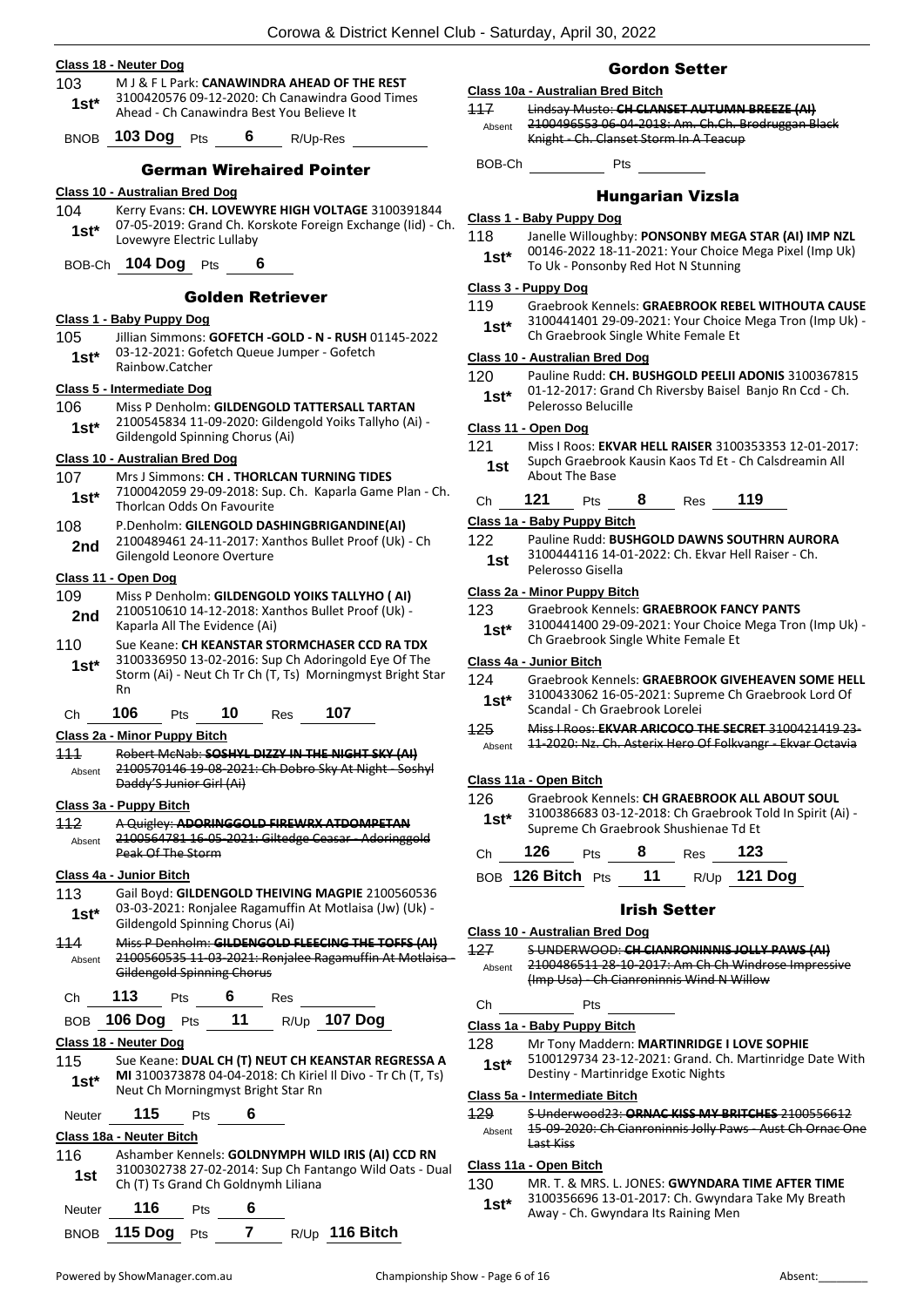| Ch <sub>a</sub> | <b>130</b> Pts 6 Res                  |                                   |                                    |                                             |                                                                                                                                                     |  |
|-----------------|---------------------------------------|-----------------------------------|------------------------------------|---------------------------------------------|-----------------------------------------------------------------------------------------------------------------------------------------------------|--|
|                 |                                       |                                   |                                    | BOB 130 Bitch $Pts$ 6 R/Up                  |                                                                                                                                                     |  |
|                 |                                       |                                   |                                    |                                             |                                                                                                                                                     |  |
|                 |                                       |                                   |                                    | <b>Lagotto Romagnolo</b>                    |                                                                                                                                                     |  |
| 131             | Class 4a - Junior Bitch               |                                   |                                    |                                             | MS J WARD & MS C WARD-JACKSON: AMICILEALE QUEENIE                                                                                                   |  |
| Absent          |                                       |                                   | Malatesta Emily Prentiss (Imp Nzl) |                                             | AT RICHUTO (IID NZL) 4100345772 13-11-2020: Nz Ch Don<br>Camillo Del'arco Di Rosa (Che) - Nz Ch Il Granaio Dei                                      |  |
|                 | Class 5a - Intermediate Bitch         |                                   |                                    |                                             |                                                                                                                                                     |  |
| 1st $^{\star}$  |                                       |                                   |                                    | Bang (Imp Nld) - Ch Richuto Primavera Viola | 132 MS J WARD & MS C WARD-JACKSON: RICHUTO COSMOS<br>AURORA 3100405998 06-03-2020: Ch Rozebottel's Big                                              |  |
|                 |                                       |                                   |                                    |                                             | BOB-Ch 132 Bitch Pts 6 R/Up-Res                                                                                                                     |  |
|                 |                                       |                                   |                                    |                                             | <b>Nova Scotia Duck Tolling Retriever</b>                                                                                                           |  |
|                 | Class 11 - Open Dog                   |                                   |                                    |                                             |                                                                                                                                                     |  |
| $1st^*$         |                                       | <b>Glenmave Triple Twist</b>      |                                    |                                             | 133 G Forster: CH GLENMAVE RED COMET (AI) 3100332578 06-<br>11-2015: Can Ch Anando Off Center Toller Tyson (Can) - Ch                               |  |
|                 | Ch 133 Pts 6                          |                                   |                                    |                                             |                                                                                                                                                     |  |
|                 | Class 2a - Minor Puppy Bitch          |                                   |                                    |                                             |                                                                                                                                                     |  |
| 134 —           |                                       |                                   |                                    |                                             | G Forster: GLENMAVE ARMED WITH A TWIST 3100437075<br>10-08-2021: Ch Glenmave War Hawk (Ai) - Ch Glenmave                                            |  |
| $1st^*$         |                                       | Californian Twist (Ai)            |                                    |                                             |                                                                                                                                                     |  |
|                 | Class 4a - Junior Bitch               |                                   |                                    |                                             |                                                                                                                                                     |  |
| 135             |                                       |                                   |                                    |                                             | G Forster: GLENMAVE KEWPIE KETTU (AI) 3100427018 01-                                                                                                |  |
| Absent          |                                       |                                   |                                    |                                             | 03-2021: Am Gr Ch Gd Aqueus Walks On Water Am Mx Am<br>Oa Amoaj Am Xfp (Imp Usa) - Ch Glenmave Amethyst                                             |  |
|                 | Class 11a - Open Bitch                |                                   |                                    |                                             |                                                                                                                                                     |  |
| 136<br>1st      |                                       |                                   |                                    |                                             | G Forster: GLENMAVE RENAISSANCE GIRL (AI) 3100379895<br>04-08-2018: Ch Foxgrove's Afterburner Sh Wcx - Ch                                           |  |
|                 |                                       |                                   |                                    |                                             |                                                                                                                                                     |  |
|                 |                                       |                                   | <b>Glenmave Diamond Dust</b>       |                                             |                                                                                                                                                     |  |
| Ch              |                                       |                                   |                                    | <b>134</b> Pts <b>7</b> Res                 | 136                                                                                                                                                 |  |
|                 |                                       |                                   |                                    |                                             | BOB 133 Dog Pts 8 R/Up 134 Bitch                                                                                                                    |  |
|                 |                                       |                                   | Weimaraner                         |                                             |                                                                                                                                                     |  |
|                 | <b>Class 10 - Australian Bred Dog</b> |                                   |                                    |                                             |                                                                                                                                                     |  |
| 137<br>$1st^*$  |                                       |                                   |                                    | Td Et - Ch Cruisenif Hot Tricks Td Ca Et    | Ms Amanda Williamson: CH ASHBOLT HIGH CLASS (AI) TD<br>4100312881 24-10-2018: Supreme Ch Ashbolt Ark Royal Rn                                       |  |
| Ch              | -- 137                                | Pts                               | 6                                  |                                             |                                                                                                                                                     |  |
|                 | Class 2a - Minor Puppy Bitch          |                                   |                                    |                                             |                                                                                                                                                     |  |
| 138<br>1st*     |                                       |                                   |                                    |                                             | Anni Saul: BROMHUND ABSOLUTELY FABULOUS<br>3100436568 24-08-2021: Aust Ch Waldo At Bromhund By<br>Artia Cordis (Imp Poland) - Bromhund Idyllic Izzy |  |
| Ch              | 138                                   | Pts 6                             |                                    |                                             |                                                                                                                                                     |  |
| BOB             | 137 Dog Pts                           |                                   |                                    |                                             | 7 R/Up 138 Bitch                                                                                                                                    |  |
|                 |                                       |                                   |                                    |                                             |                                                                                                                                                     |  |
|                 |                                       |                                   |                                    | <b>Welsh Springer Spaniel</b>               |                                                                                                                                                     |  |
| 139<br>Absent   | <b>Class 10 - Australian Bred Dog</b> |                                   |                                    | Fighter - Ch Mycroft Mountain Dell          | J-S Endycott / K Fallowfield: GR CH FEATHERDALE WELSH<br><b>DRAGON 2100413967 04-09-2014: Ch Featherdale Fearless</b>                               |  |
|                 | Class 11 - Open Dog                   |                                   |                                    |                                             |                                                                                                                                                     |  |
| 140<br>Absent   |                                       |                                   |                                    |                                             | Sarah Musto: CH GOLDMAID THE RED GAME 2100476482<br>21-05-2017: Sup. Ch. Esspree Perfect Honour - Grand                                             |  |
| Сh              |                                       | Ch.Goldmaid Game On<br><b>Pts</b> |                                    | Res                                         |                                                                                                                                                     |  |

141 J S Endycott: **WELSHSTAR LADY OF FEATHERDALE** 5100121876 15-12-2020: Welshstar Handsome Red Dragon Absent

- Ch Welshstar Christmas Joy

Ch Pts  $BOB$  Pts  $R/Up$ 

## Group 3 - Specials

| <b>Best</b><br>Pts: 25<br>R/Up     | 95           | <b>English Springer Spaniel</b><br>J Morris, G Render & S Lancaster: Ch Reibey Kosciuszko                                                                      |
|------------------------------------|--------------|----------------------------------------------------------------------------------------------------------------------------------------------------------------|
| Baby                               | 81           | <b>Brittany</b><br>Fiona Brown-Elkner: Tobenlee I C You Clearly Now                                                                                            |
| Minor                              | 123          | <b>Hungarian Vizsla</b><br>Graebrook Kennels: Graebrook Fancy Pants                                                                                            |
| <b>Puppy</b>                       | 119          | <b>Hungarian Vizsla</b><br>Graebrook Kennels: Graebrook Rebel Withouta Cause                                                                                   |
| Junior                             | 124          | Hungarian Vizsla<br>Graebrook Kennels: Graebrook Giveheaven Some Hell                                                                                          |
| Inter                              | 82           | <b>Brittany</b><br>Mrs Fiona Brown-Elkner: Kirinbell Chase N The Moves                                                                                         |
| Aus Br                             | 95           | <b>English Springer Spaniel</b><br>J Morris, G Render & S Lancaster: Ch Reibey Kosciuszko                                                                      |
| Open                               | 130          | <b>Irish Setter</b><br>MR. T. & MRS. L. JONES: GWYNDARA TIME AFTER TIME                                                                                        |
|                                    |              | <b>Neuter</b>                                                                                                                                                  |
| <b>Best</b><br>$P$ †s: $8$<br>R/Up | 103 —<br>115 | <b>German Shorthaired Pointer</b><br>M J & F L Park: Canawindra Ahead Of The Rest<br>Golden Retriever<br>Sue Keane: Dual Ch (T) Neut Ch Keanstar Regressa A Mi |

Finish Absent **18**

## Group 4 - Hound Group

## Mrs Lynne Harwood (VIC)

Start Time: \_\_\_\_\_

## Basenji

## **Class 3 - Puppy Dog**

- 142 Freda Snell: **FAYRELYN NDOTOOFAFRIKA** 4100358411 24-
	- Absent 06-2021: Fayrelyn Masai Hunter Fayrelyn Tango To Afrika

## **Class 11 - Open Dog**

143 JAN ROBERT: **TAMSALA BANDIT TRANS AM ( AI)** Absent 3100369509 14-01-2018: Grand Ch Tamsala Hot Diggity Dawg - Amer. Ch. Aust Ch Jasiri- Sukari Lil Red Corvette Jc ( Imp Usa)

BOB-Ch Pts R/Up-Res

## Basset Fauve de Bretagne

## **Class 2a - Minor Puppy Bitch**

144 Ms K Wishart: **ARENDT BIBBIDI BOBBIDI BOO** 3100437552 16-09-2021: Arendt Remember Who You Are - Arendt **1st**\* 16-09-2021: Are<br>Tequila Surprise

BOB-Ch **144 Bitch** Pts **6**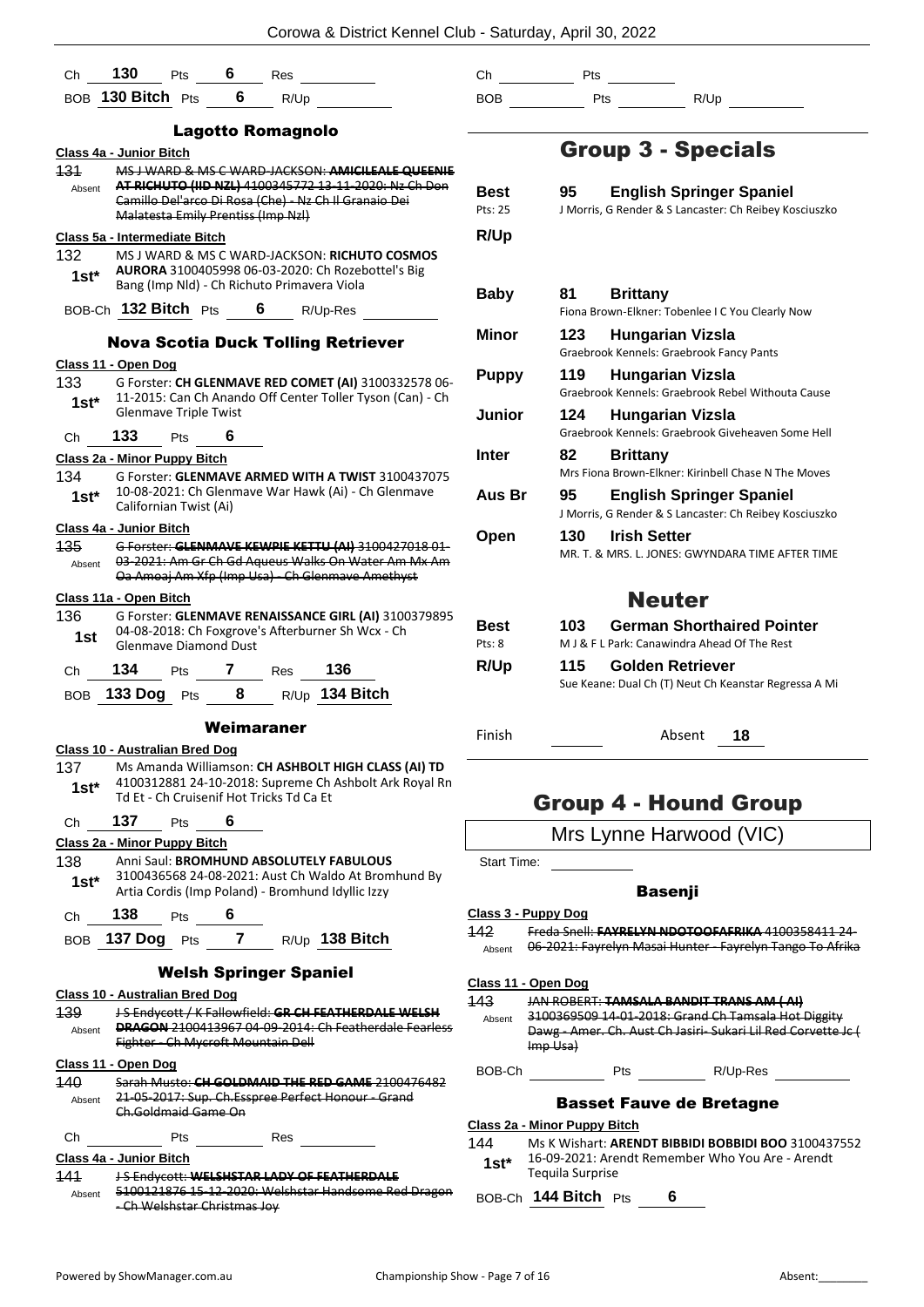## Beagle



## **Class 5a - Intermediate Bitch**

154 G. HURLEY-KEES: **XILONE DREAM A LITTLE DREAM** 3100397951 04-09-2019: A/C Rantalaukan Orlando At **1st** 3100397951 04-09-2019: A/C Rantalaukan C<br>Xilone (Imp Fin) - A/C Xilone Champagne Ivy

BOB-Ch **154 Bitch** Pts **6**

## Irish Wolfhound

### **Class 5 - Intermediate Dog**

- 155 Mr R&Mrs M South&Mrs S Gendle: **CH. WULFGAR FLETCH** 
	- **FULL THROTTLE(AI)** 2100536743 30-01-2020: Austonley's Falcon Of Shalico(Uk) - Ch Glenfels Khaleesi (Ai) **1st\***

## Ch **155** Pts **6**

## **Class 11a - Open Bitch**

- 156 Rona Moss: **GRAND CH. MACLAOMAINN AUTUMN RAIN** 2100441014 23-11-2015: Ornumflow Oflynn - Gr Ch Ornumflow Tahnee Lady **1st\***
- Ch **156** Pts **6**

BOB **156 Bitch** Pts **7** R/Up **155 Dog**

## Pharaoh Hound

#### **Class 10 - Australian Bred Dog**

- 157 Mr A Daly and R Triffitt: **CH STARBLUSH GET OUTTA MY WAY** 3100384346 21-11-2018: Ee. Ch. Ee Jr Ch Sup Ch **1st\* WAY 3100384346 21-11-2018: Ee. Cn. Ee Jr Cn Sup Cn**<br>Celetto Fly High (Import Esp) - Ch Pharoaz Photofinish
- BOB-Ch **157 Dog** Pts **6**

### Rhodesian Ridgeback

#### **Class 1 - Baby Puppy Dog**

- 158 Mr A Barter and Ms L Fletcher: **JUZRIVAL MIND YA** 
	- **BUSINESS** 2100578974 19-12-2021: Gr Ch Ozrhode Ari Mystic Fate Et - Ch Juzrival Eye Kandy (Ai) **1st\***
	-

#### **Class 10 - Australian Bred Dog**

159 Mr A Barter & Ms L Fletcher: **SUP GR CH JUZRIVAL ARKAN UP** 2100439938 27-10-2015: Gr Ch Ozorhde Ari Misic Fate **1st\*** UP 2100439938 27-10-2015: Gr G<br>Et - Ch Ridgesetter How Easy It Is

Ch **159** Pts **6**

#### **Class 1a - Baby Puppy Bitch**

- 160 Mr A Barter and Ms L Fletcher: **JUZRIVAL MAKING WHOOPIE (AI)** 2100578980 19-12-2021: Gr Ch Ozrhode Ari
	- Mystic Fate Et Ch Juzrival Eye Kandy (Ai) **1st**

## **Class 3a - Puppy Bitch**

| 161    | Mr A Barter & Ms L Fletcher: JUZRIVAL KEEPIN IT REAL   |
|--------|--------------------------------------------------------|
| $1st*$ | 2100568928 15-07-2021: Ch Ozrhode Californication - Ch |
|        | Juzrival Amadictive                                    |

#### **Class 5a - Intermediate Bitch**

| 162    | Julie Spittal: NKALAKATHA BENNU KYA 3100413887 12-08-                 |
|--------|-----------------------------------------------------------------------|
| Absent | 2020: Ujamaa Symphony Red (Ai) - Ch. Nkalakatha Pridpred<br>Georgiana |
|        |                                                                       |

- 163 MRS S FLETCHER, MR A BARTER And MS L FLETCHER: **CH**
- **JUZRIVAL EYE KANDY AI** 2100519574 02-05-2019: Ch Lionsbane Hes The Boss - Gr Ch Ridgesetter How Easy It Is **1st\***

| - 0 |   |  | 63                   |
|-----|---|--|----------------------|
|     | . |  | $\sim$ $\sim$ $\sim$ |

BOB **161 Bitch** Pts **8** R/Up **159 Dog**

## Whippet

#### **Class 1 - Baby Puppy Dog**

164 NJ Rule-Steele: **TAEJAAN ROLLING IN THE DEEP**

2100575759 15-12-2021: Am Ch Aberdeen Remarkable In Paris(Imp Fin - Aust Ch Taejaan Killer Queen **1st\***

## **Class 1a - Baby Puppy Bitch**

165 NJ Rule-Steele: **TAEJAAN LOVE IN THE DARK(AI)**

2100575760 15-12-2021: Am Ch Aberdeen Remarkable In Paris(Imp Fin - Aust Ch Taejaan Killer Queen **1st**

## **Class 10a - Australian Bred Bitch**

- 166 Geoffrey Mark: **LAVUKA DANCING QUEEN** 2100519537 16- 04-2019: Ch Kana Ka Salbene Beneficial For Dachlah Imp Nz - Ch Lavuka Can't Stop The Music **1st\***
- **Class 11a - Open Bitch**

## 167 Sonia Turay/NJ Rule-Steele: **AUST CH TAEJAAN KILLER**

**QUEEN** 2100503569 27-08-2018: Ch Please Please Me Da Roseira Brava (Imp Prt) - Supch Taejaan Walking On Air **1st\***

BOB-Ch **167 Bitch** Pts **7** R/Up-Res **166 Bitch**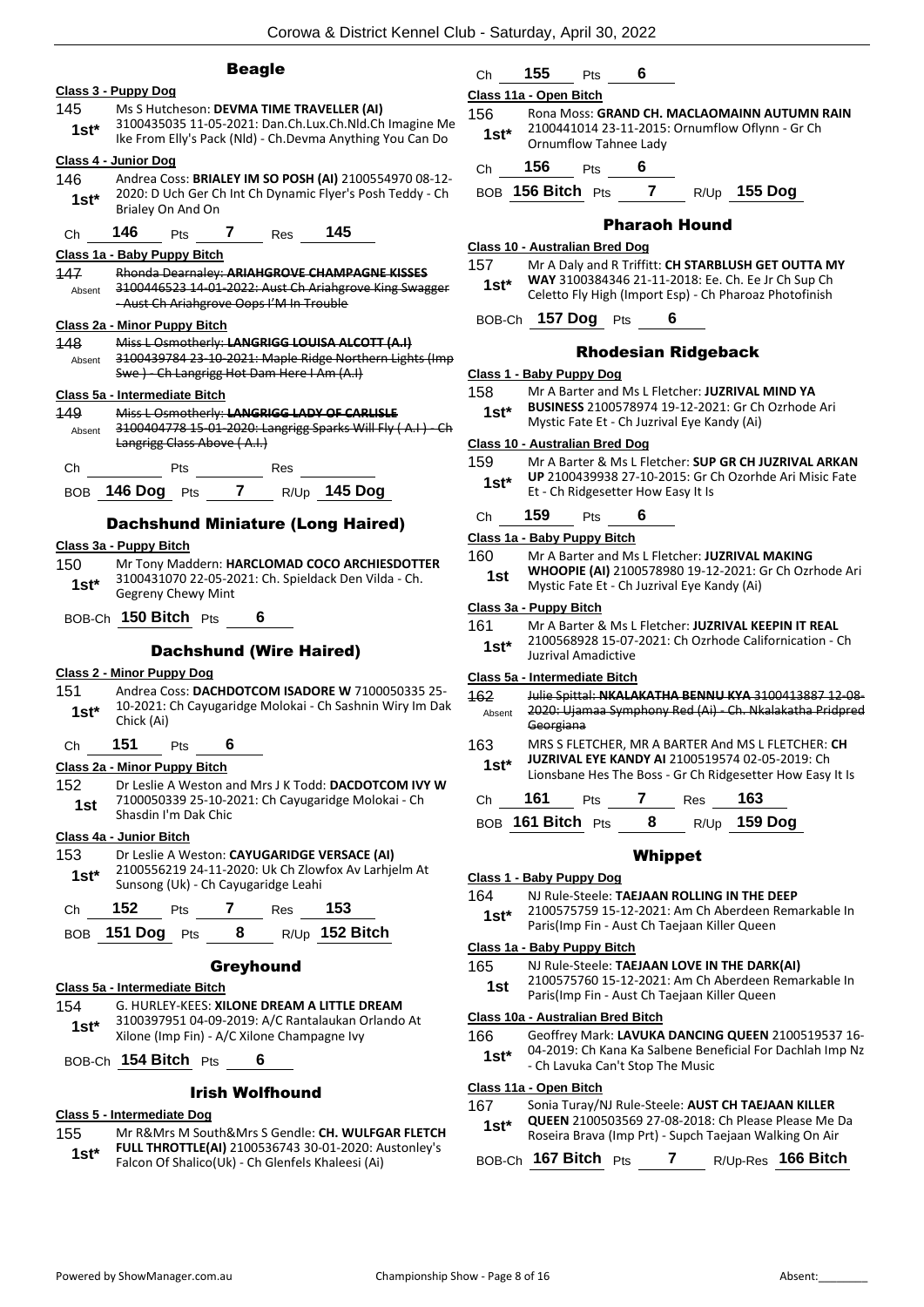## Group 4 - Specials

| Best            | 156                 | <b>Irish Wolfhound</b>                                                             |
|-----------------|---------------------|------------------------------------------------------------------------------------|
| Pts: 21         |                     | Rona Moss: Grand CH. MacLaomainn Autumn Rain                                       |
| R/Up<br>Pts: 11 | 161                 | <b>Rhodesian Ridgeback</b><br>Mr A Barter & Ms L Fletcher: Juzrival Keepin It Real |
| Baby            | 164.                | Whippet<br>NJ Rule-Steele: Taejaan Rolling In The Deep                             |
| Minor           | 144                 | <b>Basset Fauve de Bretagne</b><br>Ms K Wishart: Arendt Bibbidi Bobbidi Boo        |
| Puppy           | 161                 | Rhodesian Ridgeback<br>Mr A Barter & Ms L Fletcher: Juzrival Keepin It Real        |
| Junior          | 153.                | <b>Dachshund (Wire Haired)</b><br>Dr Leslie A Weston: Cayugaridge Versace (AI)     |
| Inter           | 155<br>Throttle(AI) | Irish Wolfhound<br>Mr R&Mrs M South&Mrs S Gendle: CH. Wulfgar Fletch Full          |
| Aus Br          | 159                 | Rhodesian Ridgeback<br>Mr A Barter & Ms L Fletcher: SUP GR CH Juzrival Arkan up    |
| Open            | 156                 | <b>Irish Wolfhound</b><br>Rona Moss: Grand CH, MacLaomainn Autumn Rain             |
| Finish          |                     | Absent<br>7                                                                        |

## Group 5 - Working Dog Group

Mrs Colleen Stoate (VIC)

Start Time:

## Australian Cattle Dog

## **Class 2a - Minor Puppy Bitch**

168 Mr M Rolfe: **FERONA TO MUZ WITH LUV** 2100576659 09- 09-2021: Seaberwyn James Bond At Ferona (Imp Nzl) - Ch Willowpark Xtra Special **1st\***

### **Class 3a - Puppy Bitch**

169 G Exner: **BLUENIP FELIPA** 3100432668 12-05-2021: Bluenip Densel - Ch Bluenip Yani **1st\***

## **Class 10a - Australian Bred Bitch**

| 170     | L Hamilton: <b>SOMIFRILIF SOMFR SKYF</b> 3100375936 03-05- |
|---------|------------------------------------------------------------|
| Absent  | 2018: Sunnyacres Duke - Somieblue Southern Skye            |
| 171     | M Nelson: BLUENIP ELSIE 3100416855 24-09-2020: Bluenip     |
| $1st^*$ | Banjora - Ch Bluenip Whisper                               |
|         | Class 11a - Open Bitch                                     |
| 172     | Nelson M: BLUENIP ZILLA 3100348382 29-08-2016: Ch          |

Bluenip Matong - Bluenip Gracie **1st\***

BOB-Ch **168 Bitch** Pts **9** R/Up-Res **169 Bitch**

## Australian Shepherd

- **Class 4 - Junior Dog**
- 173 Mr R Carlson: **ELITEVIEW I AM THE PRIZE** 3100426483 15- 02-2021: Ch Maisilva Rising Empire - Tch Eliteview Taking **1st**\* 02-2021: Ch<br>The Lead Ht

## **Class 10 - Australian Bred Dog**

174 Mr R Carlson: **ELITEVIEW CATCHING FIRE** 3100383079 13- 11-2018: Sup Ch Mysql Im On Fire - Dual Ch (T) Eliteview **1st\*** 11-2018: Sup Ch Mysq<br>Dream To Succeed Rn

|         | Class 11 - Open Dog                                                                            |
|---------|------------------------------------------------------------------------------------------------|
| 175     | Ms C Preece: BRIMFELDT LITTLE DRUMMER BOY RA                                                   |
| $1st*$  | 3100351222 25-12-2016: Ch Owjedoo Rugged Ranger Ht -<br>Brimfeldt Magical Symetry Jd Spd Ht    |
|         | 174<br>8<br>175                                                                                |
| Сh      | Pts<br>Res                                                                                     |
| 176     | Class 2a - Minor Puppy Bitch<br>Ellagant Kennels: ELLAGANT FAMOUS LAST WORDS                   |
|         | 3100437301 01-09-2021: Gbz Ch Prt Ch Jr Ch Multi Ch Sup                                        |
| 1st*    | Ch Seventy Seven Cherised Desire (Imp Prt) - Ch Ellagant                                       |
|         | <b>Rich And Famous</b>                                                                         |
|         | Class 5a - Intermediate Bitch                                                                  |
| 177     | Mr R Carlson: ROZATE LA VIE ES BELLE 3100406718 24-02-                                         |
| 1st*    | 2020: Rozate Arc Dtromphe - Ch Rozate Smokin Hot Kiss<br>Hsas                                  |
|         | Class 11a - Open Bitch                                                                         |
| 178     | Mr C & Mrs B Ralphs & Mrs A Lamberton: CH BLUEAMBLE                                            |
| 1st     | SPEED DATING CCD RN AD JD 2100517177 07-03-2019: Uk                                            |
|         | Ch Hearthside Man Of Mystery At Dialynne (Usa) - Sup Ch                                        |
|         | <b>Blueamble True Loves Kiss</b>                                                               |
| Сh      | 177<br>8<br>176<br>Res<br>Pts                                                                  |
|         | R/Up 177 Bitch<br>11<br>BOB 174 Dog Pts                                                        |
|         | Class 18 - Neuter Dog                                                                          |
| 179     | Mr R Carlson: TRI CH (T) (RO) GRAND CH ELLAGANT GREAT                                          |
| $1st^*$ | EXPECTATIONS CDX HT 3100276591 02-08-2012: Ch                                                  |
|         | Owjedoo Rugged Ranger Ht - Ch Ellagant Flirtn With The<br>Boys Cd Rae Ht                       |
| Neuter  | 179<br>6<br>Pts                                                                                |
|         | Class 18a - Neuter Bitch                                                                       |
| 180     | Mrs Renee Carlson: CH ELLAGANT ALL THE RIGHT MOVES                                             |
| 1st     | <b>CCD RE 3100288202 07-04-2013: Ch Sarasota Urban Legend</b>                                  |
|         | - Ch Blueamble Hells Angel                                                                     |
| Neuter  | 180<br>6<br>Pts                                                                                |
| BNOB    | R/Up 180 Bitch<br>179 Dog<br>$\overline{\mathbf{r}}$<br>Pts                                    |
|         | <b>Bearded Collie</b>                                                                          |
|         | Class 10a - Australian Bred Bitch                                                              |
| 181     | Brigadoon Kennels: SUPREME .CH.BRIGADOON MIROS                                                 |
| $1st*$  | AUTUMN RAINE (AI) 3100305803 18-05-2014: Finch                                                 |
|         | Curiosity Midnight's Game (Fin) - Ch Brigadoon Harrys Lady                                     |
|         | In Black                                                                                       |
|         | BOB-Ch 181 Bitch Pts 6                                                                         |
|         | <b>Belgian Shepherd Dog (Tervueren)</b>                                                        |
|         | Class 4 - Junior Dog                                                                           |
| 182     | Ms B J Durran: ASTABRON THE WIZARD IN BLACK                                                    |
| Absent  | 3100428609 24-03-2021: Johdam The Wizard At Astabron -                                         |
|         | Deviebelle Ps Rockin Astabron                                                                  |
| Ch      | Pts                                                                                            |
|         | Class 5a - Intermediate Bitch                                                                  |
| 183.    | Ms B J Durran: ASTABRON SNEAKY MISS ZEEBA                                                      |
|         | Absent 3100418083 07-10-2020: Teangibelge Dunstan - Ch Toujour<br><del>Quick Go For Love</del> |
| Ch      |                                                                                                |
|         | Pts<br>BOB Pts R/Up                                                                            |
|         |                                                                                                |
|         | <b>Bergamasco Shepherd Dog</b>                                                                 |
|         | Class 5a - Intermediate Bitch                                                                  |
| 184     | Ms R Charters & Mrs D Milthorpe: FLOCKSTAR NERA                                                |
| $1st^*$ | MASKARA 3100401463 03-12-2019: Bejoco Pickle Me Elmo<br>- Ch Mungadel Belphoebe                |
|         |                                                                                                |

BOB-Ch **184 Bitch** Pts **6**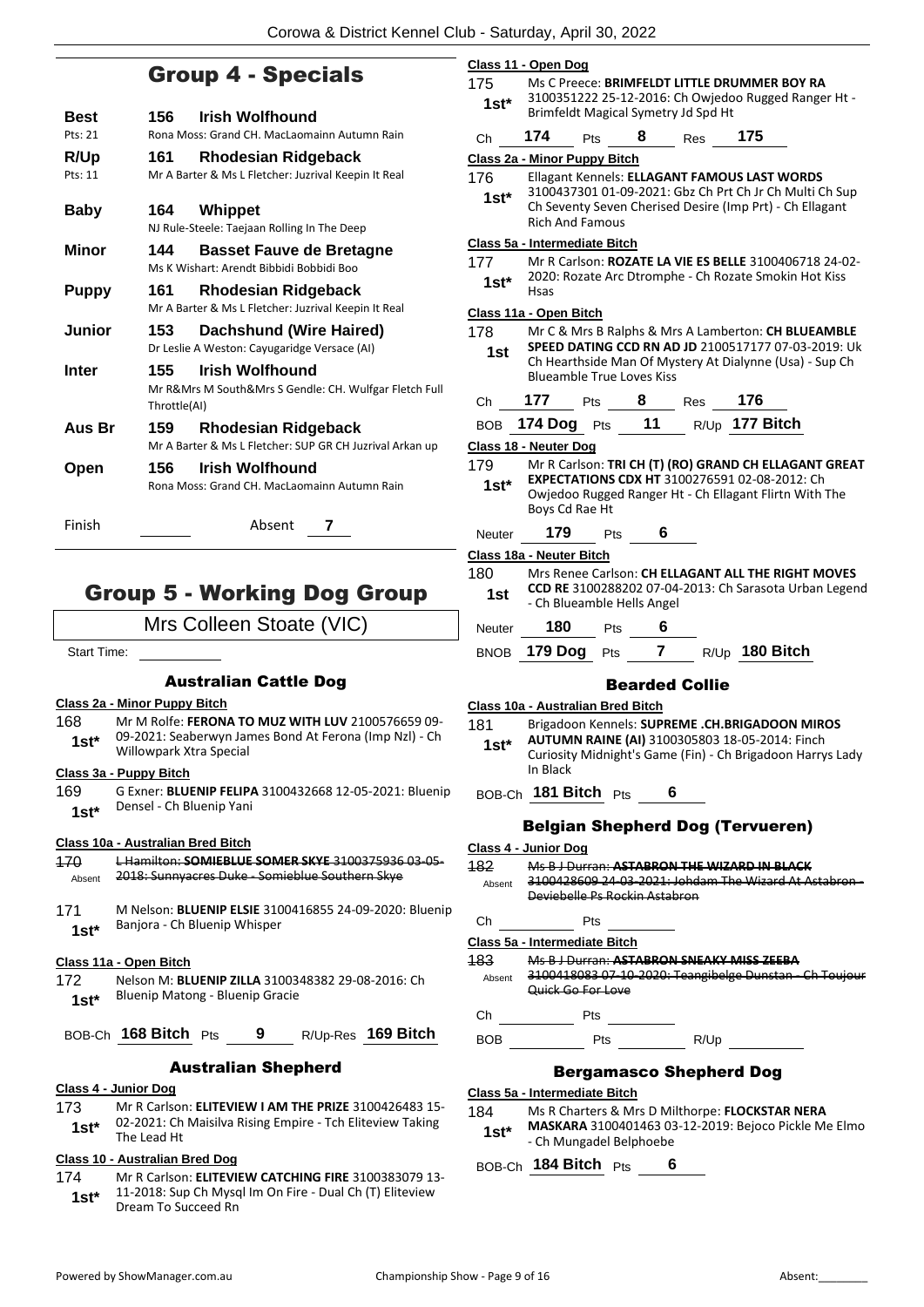## Border Collie

## **Class 5 - Intermediate Dog** 185 Bordarita Kennels: **BORDARITA IVE GOT PLANS** 3100416003 11-09-2020: Tehya Blaize O Destiny (Ai) - **1st** 3100416003 11-09-2020: Tenya Blai<br>Bordarita Im A Perfect Diamond (Ai) Ch **185** Pts **6 Class 2a - Minor Puppy Bitch** 186 Mrs A Hughes: **CEDARPARK GLITTER** 2100574228 23-10- 2021: Bojak Trya Lil Masterpiece - Cedarpark The Huntress **1st\* Class 4a - Junior Bitch** 187 Bordarita Kennels: **PUKAWIDGEE HAS A COOL SECRET** 3100421289 26-11-2020: Sup Ch Bordarita Im So Cool (Ai) - 1st\* 3100421289 26-11-2020: Sup<br>Ch Pukawidgee Untold Secret 188 M Nelson: **BRADSTON JEZZABEL** 3100420159 05-11-2020: Bradston Maximum - Calma Zinja Megs **2nd Class 5a - Intermediate Bitch** 189 Ms R Menzies: **GLENBALA ROYAL LEAP OF FUN** 2100536460 29-02-2020: Tehya Blaize O Destiny (Ai) - Glenbala Keep Me In Your Heart **1st\*** Ch **187** Pts **9** Res **189** BOB **187 Bitch** Pts **10** R/Up **189 Bitch Class 18a - Neuter Bitch** 190 M Nelson: **BLUENIP BLACK DIAMOND** 3100289776 22-04- 2013: Jessamine Blaznsaddles - Bluenip My Lady **1st\*** BNOB **190 Bitch** Pts **6** R/Up-Res Collie (Rough) **Class 4 - Junior Dog** 191 Mrs S N Vickery: **ELLERRAN CLEAR DISTINCTION** 2100555240 29-12-2020: Ellerran Captivatin Highlights - Ch Ellerran Parti Sensation **1st\* Class 5 - Intermediate Dog** 192 T & A Jenkins: **MIRRIYUULA BOOMSHAKALAKA** 2100537906 20-03-2020: Ch Cayano Storm Rider (Ai) - Ch Mirriyuula Illusion In Black (Ai) **1st\* Class 10 - Australian Bred Dog** 193 Ms Tracy Rosenkranz: **TRIBLU GARDIAN OF FIRE** 2100557475 01-02-2021: Ch Triblu Up In Flames - Ch Triblu 1st<sup>\*</sup> 210055747501-02-<br>Ring Side Romance Ch **192** Pts **8** Res **191 Class 2a - Minor Puppy Bitch** 194 CRAEBURN KENNELS: **CARLUKE FABULOUS ME** 3100439998 26-10-2021: Grand Ch. Carluke Au Contraire - Carluke This **1st**<sup>\*</sup>  $\frac{2b-10}{1s \text{ Me}}$ **Class 4a - Junior Bitch** 195 Ms Tracy Rosenkranz: **TRIBLU MORNING LIGHT** 2100557479 01-02-2021: Ch Triblu Up In Flames - Ch Triblu 1st 2100557479 01-02-<br>Ring Side Romance Ch **195** Pts **7** Res **194** BOB **192 Dog** Pts **10** R/Up **191 Dog** Collie (Smooth) **Class 5 - Intermediate Dog** 196 Mim Bester: **CH BAQILODGE X MARKS THE SPOT** 7100045686 13-01-2020: Herditall American Culture - Gr Ch Baqilodge Jewels & Gems Absent BOB-Ch Pts

## Finnish Lapphund

## **Class 1 - Baby Puppy Dog**

197 Liam Murdock: **HUEZE NORTHERN STAR** 3100440917 23- 11-2021: Cib Sup Ch Taigakoira Tahtien Valo Ai - Ch Jarfa'S **1st\*** 11-2021: CID Sup Ch Taigakoira<br>Shining Star At Hueze (Imp Fin)

### **Class 10 - Australian Bred Dog**

198 Mrs B & Mr C Ralphs: **CH POLARPAWS BLACK DIAMOND CCD RN JD** 3100390051 04-04-2019: Cib Ee Ch. Fin Ch. Se Ch. Lapinpeikon Häntä Heikki - Ch Caleebra Diamonds Are Forever Ad Jd Spd Wpd **1st\***

## Ch **198** Pts **6**

## **Class 5a - Intermediate Bitch**

199 Ms E McKay: **KORPI OCEAN DOVE** 2100540584 26-04-2020: Ch Theldaroy Lumipalo Vidar Rn Et Wpd - Ch Korpi Moving On Up **1st\***

### **Class 10a - Australian Bred Bitch**

200 Ms E McKay: **KORPI CAPITAL K** 2100522003 07-06-2019: Ch Snofyre Iconic Adventure Jc - Ch Korpi Desert Orchid Rn Et **1st**

Ch **199** Pts **7** Res **200**

202 Mr M Rolfe: **SUP CH ALLENDELL RUNS ON RUM**

## BOB **199 Bitch** Pts **8** R/Up **198 Dog**

## German Shepherd Dog

#### **Class 1 - Baby Puppy Dog**

201 RL Ralphs: **ALLENDELL VODKA CRUISER** 2100574326 01-11- 2021: Laiko Vom Huhnegrab (Imp Deu) - Hausillevon Alma **1st\***

#### **Class 11 - Open Dog**

| ∸∪∼<br>$1st*$ |                               | 2100483659 16-09-2017: Ch Toujour Beau Thunder Storm -<br>Ch Allendell Leather N Lace |   |                             |                                                              |  |
|---------------|-------------------------------|---------------------------------------------------------------------------------------|---|-----------------------------|--------------------------------------------------------------|--|
| Ch            | 202                           | Pts                                                                                   | 6 |                             |                                                              |  |
|               | Class 5a - Intermediate Bitch |                                                                                       |   |                             |                                                              |  |
| 203           |                               |                                                                                       |   |                             | RL Ralphs: ALLENDELL TOUCH OF CLASS 2100543254 29-           |  |
| $1st^*$       |                               |                                                                                       |   |                             | 06-2020: Hausillevon Gandy - Ch Allendell Leather N Lace     |  |
| Ch            | 203                           | Pts                                                                                   | 6 |                             |                                                              |  |
|               | BOB 202 Dog Pts 7             |                                                                                       |   |                             | R/Up 203 Bitch                                               |  |
|               |                               |                                                                                       |   | <b>Old English Sheepdog</b> |                                                              |  |
|               | Class 2 - Minor Puppy Dog     |                                                                                       |   |                             |                                                              |  |
| 204           |                               |                                                                                       |   |                             | Denise Findlay: OLENSHA YOU ARE MY JOY WITH                  |  |
| $1 - 1$       |                               |                                                                                       |   |                             | <b>SNODRAGON AI 3100443704 09-10-2021: Itl Ch, Nz Sup Ch</b> |  |

**SNODRAGON AI** 3100443704 09-10-2021: Itl Ch, Nz Sup Ch Shaggybark American Lover At Aryakas With Snodragon Imp Usa - Ch Olensha Delighted By You **1st\***

## BOB-Ch **204 Dog** Pts **6**

## Shetland Sheepdog

## **Class 11 - Open Dog**

205 Ms Dianne Berryman: **TISMAN THE GENTLEMAN HAS SWAGGR** 3100327972 03-08-2015: Aust Sup Ch Shelsian **1st\*** SWAGGR 3100327972 03-08-2015: A<br>Star Spangled - Tisman Noahs Charm

## Ch **205** Pts **6**

**Class 2a - Minor Puppy Bitch**

206 Dianne Berryman: **TISMAN ME YOUSA** 2100569516 03-08- 2021: Tisman The Gentleman Has Swagr - Tisman Sayou Sayme Absent

## **Class 10a - Australian Bred Bitch**

207 Ms Dianne Berryman: **TISMAN SAYOU SAYME** 3100370650 23-01-2018: Tisman Tayla In A Tux - Brashelle Bedazzled By Jewels **1st\***

## Ch **207** Pts **6** Res

BOB **207 Bitch** Pts **7** R/Up **205 Dog**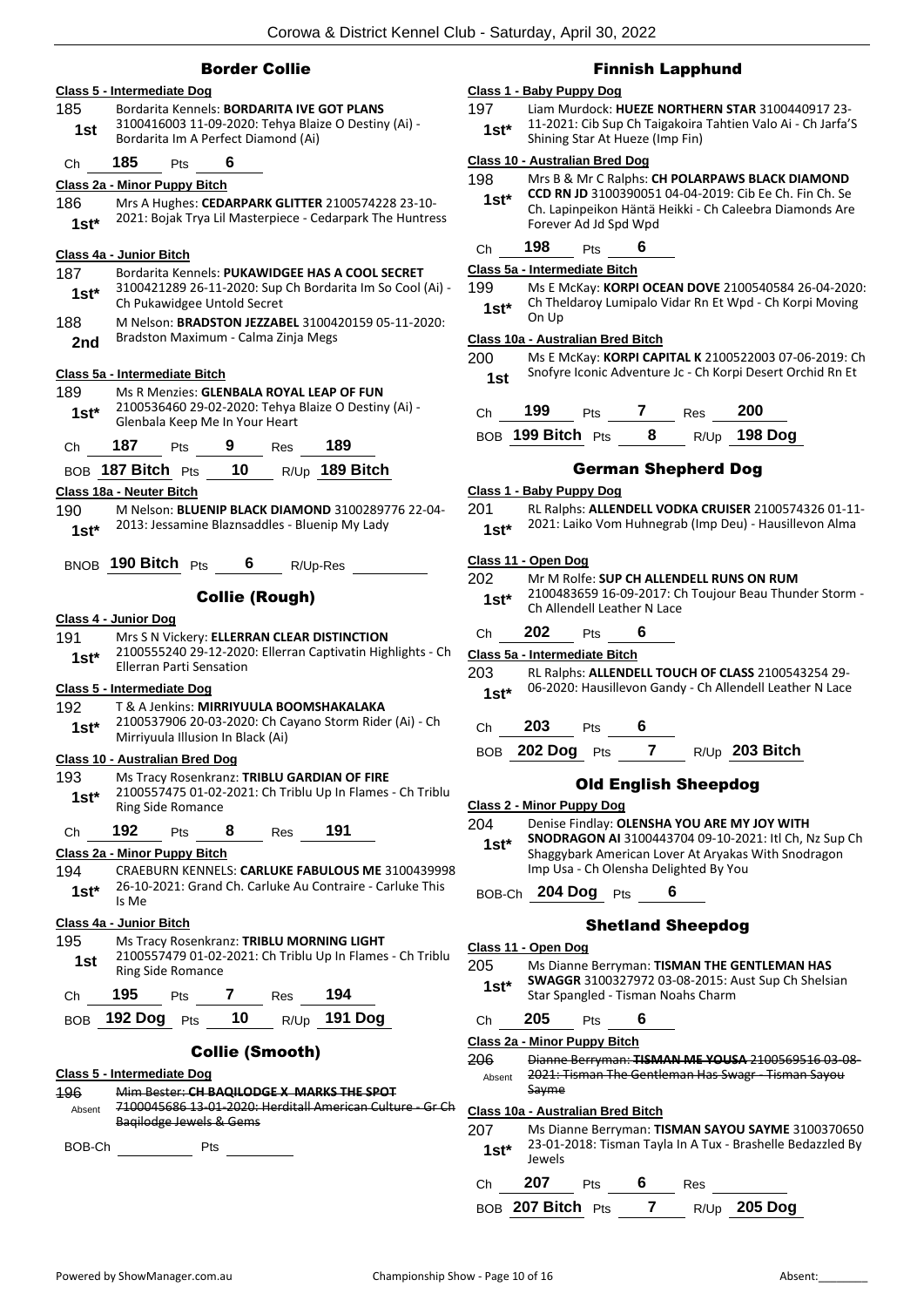|         | 2010wa u District INSHITSI OKU                                                                                       | - 020         |
|---------|----------------------------------------------------------------------------------------------------------------------|---------------|
|         | <b>Swedish Vallhund</b>                                                                                              |               |
|         | Class 5 - Intermediate Dog                                                                                           |               |
| 208     | Dianne Costello: AUSLED TOKE ST 3100420295 16-10-2020:                                                               | Best          |
| $1st*$  | Ausled Saxs Mira Reflect - Ch Ausled Xs Addax Bt                                                                     | Pts: 25       |
|         | BOB-Ch 208 Dog Pts 6                                                                                                 | R/Up          |
|         | <b>Welsh Corgi (Cardigan)</b>                                                                                        | Pts: 15       |
|         | Class 4 - Junior Dog                                                                                                 | <b>Baby</b>   |
| 209.    | Mr L & Mrs D Milthorpe: SOUVIGNY SOLO (AI) 2100553978<br>Absent 26-11-2020: Kingsbury Just A Little Hocus Pocus - Ch |               |
|         | Souvigny Sindi (Ai)                                                                                                  | Mino          |
| Ch      | Pts                                                                                                                  | <b>Pupp</b>   |
|         | Class 1a - Baby Puppy Bitch                                                                                          |               |
|         | 210 Bethwyn Kennels: BETHWYN SILVER SPARKLE 3100443482<br>27-12-2021: Bethwyn Bounty Hunter - Ch Bethwyn Silver      | Junic         |
| $1st^*$ | Sequel                                                                                                               |               |
|         | Class 3a - Puppy Bitch                                                                                               | Inter         |
| 211     | Mr L & Mrs D Milthorpe: LLONDEE DANCE THE TIDE (AI)                                                                  |               |
| Absent  | 2100567843 14-07-2021: Nz Ch Badagri Dance To The Beat<br>-Aus Ch Kelprin Someone Like You                           | Aus I         |
|         | Class 4a - Junior Bitch                                                                                              |               |
| 212     | Bethwyn Kennels: BETHWYN SILVER BELLS 3100422519 15-<br>12-2020: Gr Ch Afonwen Luvs Two Win - Ch Bethwyn Silver      |               |
| $1st*$  | Sequel                                                                                                               | Open          |
|         | Class 5a - Intermediate Bitch                                                                                        |               |
| 213.    | Bethwyn Kennels: CH BETHWYN CINNAMON SWIRL                                                                           |               |
| Absent  | 3100401801 21-12-2019: Ch Bethwyn Bushranger - Ch<br><b>Bethwyn Black Peppa</b>                                      | Best          |
|         | Ch 212 Pts 6 Res                                                                                                     | Pts: 9        |
|         | BOB 212 Bitch Pts 6 R/Up                                                                                             |               |
|         | <b>Welsh Corgi (Pembroke)</b>                                                                                        | R/Up          |
|         | Class 1 - Baby Puppy Dog                                                                                             |               |
| 214     | Miss S & Mr G. Chick: DAWCO BETTER BE HOME SOON                                                                      |               |
| 1st*    | 9100012751 26-11-2021: Ch. M-Azn Home Sweet Home                                                                     | Finish        |
|         | (Imp Usa) - Ch. Aziah No Time For Tea At Dawco                                                                       |               |
|         | Class 3a - Puppy Bitch                                                                                               |               |
| 215     | Renay Grace: BEGRAYCED BANDITS REMINISCENCE<br>2100572130 20-07-2021: Ch Pemvale Great Expectations -                |               |
| $1st*$  | Ch Becassmic Amore For Begrayced                                                                                     |               |
|         | Class 4a - Junior Bitch                                                                                              |               |
| 216     | Miss S & Mr G. Chick: SAMIHA THE FAIRYS WISH                                                                         | Start 1       |
| 1st*    | 3100423069 03-01-2021: Ch. Dawco Stagecoach Thief At<br>Aziah (Ai) - Ch. Samiha Friday On My Mind                    |               |
|         | Class 5a - Intermediate Bitch                                                                                        | Class 1       |
| 217     | Renay Grace: CH BECASSMIC AMORE FOR BEGRAYCED                                                                        | 219<br>Absent |
| 1st*    | 4100333400 14-02-2020: Ch Anwyl Leave Thlast Dance<br>Forme - Ch Becassmic Girls Got Rhythm                          |               |
|         | BOB-Ch 216 Bitch Pts<br>8<br>R/Up-Res 217 Bitch                                                                      | Сh            |
|         | Class 18a - Neuter Bitch                                                                                             | Class 5       |
| 218     | Mr W & Mrs B Downie: CH ROBRYCH PACKED FULL O JAZZ                                                                   | 220           |
| $1st^*$ | 2100479259 29-06-2017: Am Ch Am Gr Ch Ch Hum'nbird<br>Rock Your Socks (Imp Usa) - Ch Robrych Packed Full O           | 1st*          |
|         | Cheek                                                                                                                | Сh            |

## BNOB **218 Bitch** Pts **6** R/Up-Res

## Group 5 - Specials

| <b>Best</b>  | 181   | <b>Bearded Collie</b>                                                                               |
|--------------|-------|-----------------------------------------------------------------------------------------------------|
| Pts: 25      |       | Brigadoon Kennels: Supreme .Ch.BRIGADOON MIROS<br><b>AUTUMN RAINE (AI)</b>                          |
| R/Up         | 208   | <b>Swedish Vallhund</b>                                                                             |
| Pts: 15      |       | Dianne Costello: Ausled Toke St                                                                     |
| Baby         | 210   | <b>Welsh Corgi (Cardigan)</b><br>Bethwyn Kennels: Bethwyn Silver Sparkle                            |
| <b>Minor</b> | 168 - | <b>Australian Cattle Dog</b><br>Mr M Rolfe: Ferona To Muz With Luv                                  |
| <b>Puppy</b> | 215   | Welsh Corgi (Pembroke)<br>Renay Grace: Begrayced Bandits Reminiscence                               |
| Junior       | 187   | <b>Border Collie</b><br>Bordarita Kennels: Pukawidgee Has A Cool Secret                             |
| Inter        | 208   | <b>Swedish Vallhund</b><br>Dianne Costello: Ausled Toke St                                          |
| Aus Br       | 181   | <b>Bearded Collie</b><br>Brigadoon Kennels: Supreme .Ch.BRIGADOON MIROS<br><b>AUTUMN RAINE (AI)</b> |
| Open         | 202   | <b>German Shepherd Dog</b><br>Mr M Rolfe: Sup Ch Allendell Runs On Rum                              |
|              |       | <b>Neuter</b>                                                                                       |
| <b>Best</b>  | 179   | <b>Australian Shepherd</b>                                                                          |
| Pts: 9       |       | Mr R Carlson: Tri Ch (T) (RO) Grand Ch Ellagant Great<br><b>Expectations CDX HT</b>                 |
| R/Up         | 218   | <b>Welsh Corgi (Pembroke)</b><br>Mr W & Mrs B Downie: Ch Robrych Packed Full O Jazz                 |

- 
- Absent **10**

## Group 6 - Utility Group

| Mrs Colleen Stoate (VIC) |  |
|--------------------------|--|
|--------------------------|--|

Time:

## Bernese Mountain Dog

**Class 11 - Open Dog**

219 Mrs K O'Bryan: **CH UPTOWN FUNK ALEXBERNS (IMP UKR)** UKU.0392284 17-10-2018: Ukr Ch, Ukr Jr Ch, Leonardo Alexberns Ukr Jr Ch, Zig Zag Berno Vega

## Pts

**Class 5a - Intermediate Bitch**

jodie meyer: LILACBREEZE FERGALICIOUS 3100411458 16-06-2020: Uptown Funk Alexberns - Dalaleds Assai

| Ch | 220               | <b>Pts</b> |   |      |
|----|-------------------|------------|---|------|
|    | BOB 220 Bitch Pts |            | 6 | R/Up |

## **Class 18a - Neuter Bitch**

221 Tameeka O'Bryan: **CH BERNATION LIMITED EDITION** 3100317915 13 01 2015: Sup Ch Bernation Niko Ch Montreaux Risky Business Absent

BNOB Pts N/Up-Res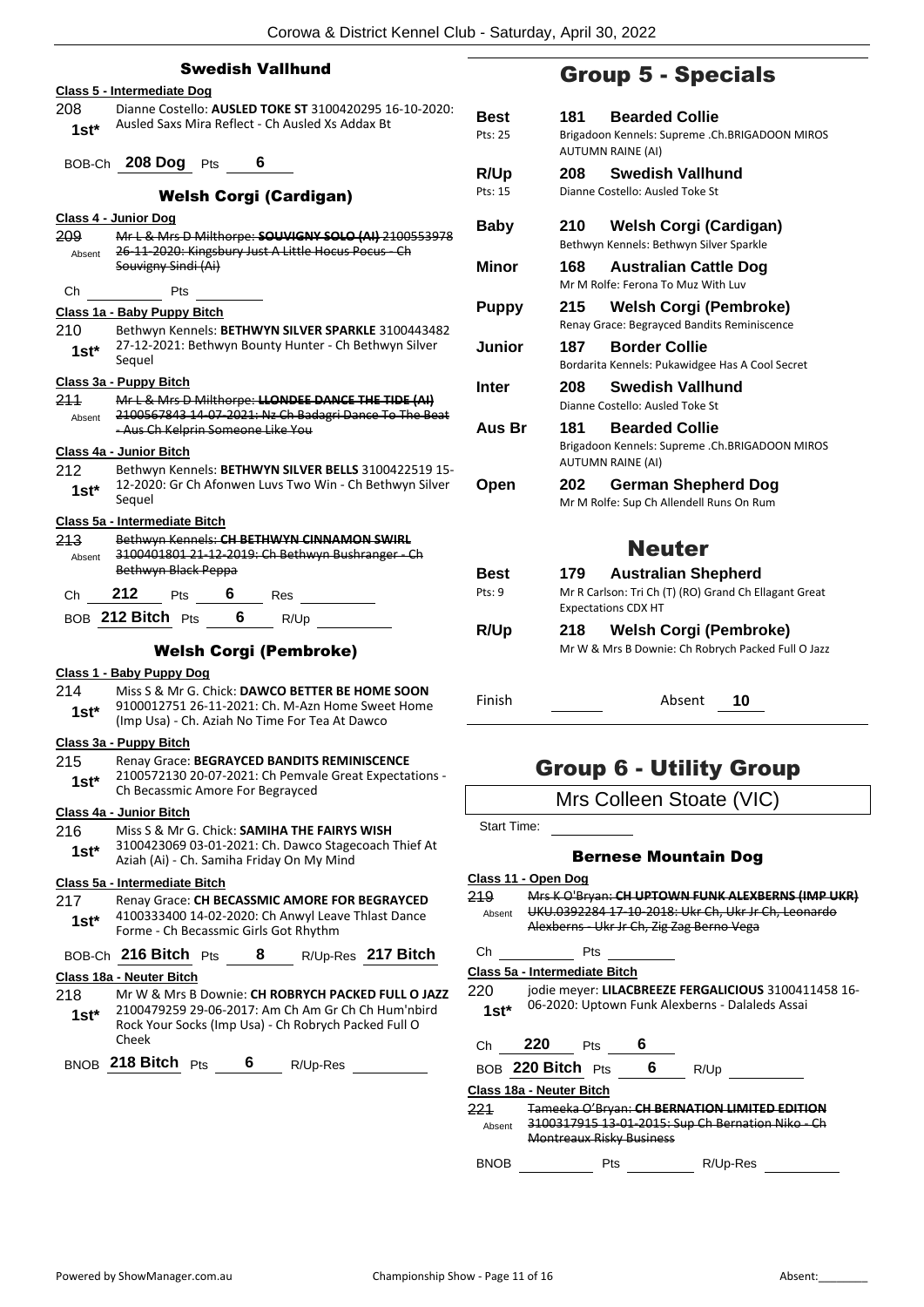### Boxer

## **Class 5 - Intermediate Dog**

222 Mr DW Halliday: **BOXBERRY SURFING LEGEND** 2100523011 02-07-2019: Aust Gr Ch Boxberry Surfing Superstar - **1st**\* UZ-UT-ZULE: AUST GP Ch BC<br>Boxberry Mayonnaise (Ai)

#### **Class 11 - Open Dog**

223 Mr DW Halliday: **AUST CH BOXBERRY REAL GONE KID (AI)** 2100476408 10-05-2017: Dutch Jnr Ch Abythorn Dijon (Imp Uk) - Aust Ch & Neut Ch Boxberry When I Grow Up Absent

Ch **222** Pts **6** Res

### **Class 1a - Baby Puppy Bitch**

- 224 Mr DW Halliday: **BOXBERRY THIS IS NOT YOUR ROOM** 2100576011 02-11-2021: Aust Ch Boxberry Cut The Mustard (Ai) - Aust Ch Boxberry Dont Eat The Car **1st\***
- 225 Mrs JW Halliday: **BOXBERRY MIDNIGHT SPECIAL** 2100576012 02-11-2021: Aust Ch Boxberry Cut The Mustard (Ai) - Aust Ch Boxberry Don'T Eat The Car Absent

#### **Class 3a - Puppy Bitch**

226 Mr DW Halliday: **BOXBERRY CATCH A WAVE** 2100566657 23-06-2021: Boxberry Surfing Legend - Boxberry Catch Me **1st**\* <sup>23-06-202</sup>

#### **Class 4a - Junior Bitch**

227 Mr DW Halliday: **BOXBERRY KEEP ME WARM** 2100566656 23-06-2021: Boxberry Surfing Legend - Boxberry Catch Me **1st**\* <sup>23-06-202</sup>

#### **Class 5a - Intermediate Bitch**

228 Ms Sharon Mead: **NITESWATCH FROZEN IN TIME** 3100416749 29-09-2020: Grand Ch Tyeanbo Turn Back 1st 3100416749 29-09-2020: Grand Ch Ty<br>Time - Ch Tyeanbo Sheso Exciting (Ai)

|       |  | '28 |
|-------|--|-----|
| - - - |  |     |

| <b>BOB 222 Dog</b> Pts |  | R/Up 227 Bitch |
|------------------------|--|----------------|
|                        |  |                |

#### **Class 18a - Neuter Bitch**

- 229 Mr DW Halliday & Mrs SJ Badman: **AUST CH BOXBERRY**
- **SPANISH EYES** 2100438699 26-09-2015: Aust Ch Kirilenko De La Finca Sapho (Imp Esp) - Boxberry Ebonys Angel Bonnie **1st\***

BNOB **229 Bitch** Pts **6** R/Up-Res

#### **Bullmastiff**

## **Class 3 - Puppy Dog**

230 Carole Moloney: **DRAGONSAPHIR TYSON** 3100435245 16- 07-2021: Stennaroo Let'S Have A Blast (A1) - Ch 1st\* U/-2021: Stenharoo Let S Ha<br>Dragonsaphir Black Thunder

## Ch **230** Pts **6**

## **Class 2a - Minor Puppy Bitch**

231 Narelle Lucas: **DUKORY MY OBSESSION** 4100362795 09-10- 2021: Dukory Solo Rebel - Dukory Roxette **1st\***

#### **Class 4a - Junior Bitch**

232 Carole Moloney: **STENNAROO PEBBLES AURORA** 4100345184 14-11-2020: Stennaroo Bruce Big Boy - **1st\*** 4100345184 14-11-2020: Stennaroo Got Your Attention

## **Class 10a - Australian Bred Bitch**

- 233 Bullmaster Kennels: **CH BULLMASTER SCANDALOUS AFFAIR** 3100389148 18-02-2019: Eng Ch, Int Ch, Sup Ch Costog Mompessons Home Bru - Ch Bullmaster Lexington Avenue Absent
- Ch **232** Pts **7** Res **231**
- BOB **232 Bitch** Pts **8** R/Up **231 Bitch**

## **Class 18a - Neuter Bitch**

- 234 Carole Moloney: **CH DRAGON SAPHIR RUBY ROSE** 3100358035 23-04-2017: Ch Librrani's Hiway Or My Way - Ch Guardville Reckon Im Ready Absent
- BNOB Pts R/Up-Res

## Cane Corso

## **Class 1 - Baby Puppy Dog**

235 N Tetley & L Opbroek: **KYLASHA WHOS UR DADDY** 9100012767 12-12-2021: Gr Ch Kylasha Turn It Up - Hiworx **1st**\* 9100012767 12-<br>Kylashas Destiny

#### **Class 10 - Australian Bred Dog**

- 236 N Tetley & L Opbroek: **AUST GRAND CH KYLASHA TURN IT UP** 2100476264 24-04-2017: Ch Redigladiator Balisto - Ch Velhogranja Brit **1st\***
- Ch **236** Pts **6**

## **Class 4a - Junior Bitch**

- 237 N Tetley & L Opbroek: **KYLASHA TIP OF THE ICEBERG** 9100012500 29-01-2021: Gr Ch Kylasha The Impaler - Hiworx Kylashas Destiny **1st\***
- Ch **237** Pts **6**
- BOB **236 Dog** Pts **7** R/Up **237 Bitch**

#### Dobermann

#### **Class 4 - Junior Dog**

#### 238 Jude Lowe: **BRAVADOBE THE POWER OF ONE (AI)**

- 6100126238 14-11-2020: Gr Ch T&S Dual Ch (T) Bravadobe Wicked Game Cd Rn Et - Ch Bravadobe Rapunzel Tangled At Martyn (Imp Nz) **1st\***
- Ch **238** Pts **6**

**Class 5a - Intermediate Bitch**

- 239 Miss A & Mrs S Evans: **PINNACLE BUCKLE UP BUTTERCUP** 2100548976 02-09-2020: Ch Ikons New Sensation (Imp Nzl) - Pinnacle Sthn Bell Raisn Hell **1st\***
- Ch **239** Pts **6**
- BOB **238 Dog** Pts **7** R/Up **239 Bitch**

### German Pinscher

#### **Class 1 - Baby Puppy Dog**

- 240 Michele Beyer: **KAITLER THE DUKE OF DAVEREN (AI)**
- 2100576812 04-01-2022: Czech Ch. Carlos Ze Zlateho
- Lancastru (Cz) Am Ch. Daveren'S Whiskey Girl (Imp Usa) **1st\***

## **Class 4 - Junior Dog**

- 241 Ms M Beyer & Miss C Manton: **KAITLER DISCO INFERNO (AI)** 2100562697 24-05-2021: Gmy Ch Dark Angels Lost And Found (Gmy) - Ch. Masterkarn Dancing With Fire Absent
- Ch Pts

#### **Class 1a - Baby Puppy Bitch**

- 242 Michele Beyer: **KAITLER SO SO SCANDALOUS** 2100576358
	- 02-01-2022: Ger Ch. Dark Angels Making Me Stronger. (Germany) - Kaitler Salsa With Daveren (Iid) **1st**
	-

**Class 3a - Puppy Bitch**

- 243 Ms M Beyer & Miss C Manton: **KAITLER CRY ME A RIVER** 2100562712 16-05-2021: Kaitler Bringin Sexy Back - Kaitler
	- Salsa With Daveren (Iid) **1st\***

## Ch **243** Pts **6**

BOB **243 Bitch** Pts **6** R/Up

## Rottweiler

- **Class 5a - Intermediate Bitch**
- 244 Mr A & Mrs C White: **CONNALPIE PIAVE** 3100393399 01- 06-2019: Ch Connalpie Lambrusco - Connalpie Runninon **1st**\* Ub-2019: Cr

BOB-Ch **244 Bitch** Pts **6**

## Samoyed

## **Class 5 - Intermediate Dog**

245 Miss N Mikic: **CH SNERZOK SKIES R BLUE IN MALIBU** 3100414777 17-04-2020: Ch Snerzok Forged In Steele - Ch Snerzok Mishka So Cool **1st\***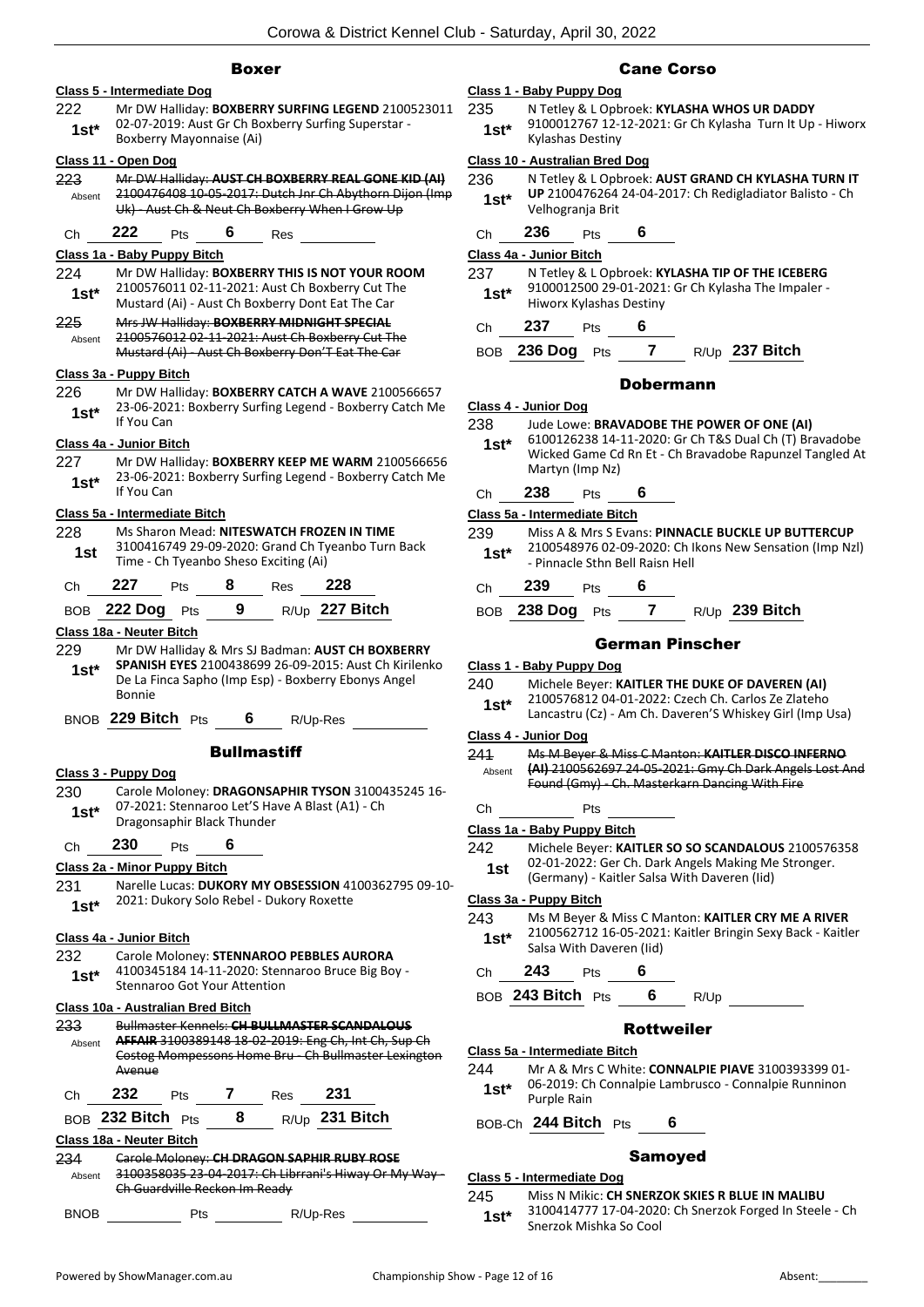| ∴n | , A C<br>43 | אי− |  |
|----|-------------|-----|--|
|    |             |     |  |

## **Class 5a - Intermediate Bitch**

246 J & D Wilders: **CH SNERZOK ALL THAT JAZZ** 3100414778 17- 04-2020: Ch Snerzok Forged In Steele - Ch Snerzok Mishka  $1$ st  $\frac{04-2020}{50}$ 

## **Class 10a - Australian Bred Bitch**

247 Miss N Mikic: **CH SNERZOK MISHKA SO COOL** 3100358062 05-04-2017: Sunmist Walk On The Cool Side - Snerzok **1st**\* 05-04-2017<br>Ocean Mist

BOB **247 Bitch** Pts **8** R/Up **245 Dog**

## Schnauzer

#### **Class 10a - Australian Bred Bitch**

248 Lorraine Tipple: **AUST CH RAKSHA ALICE IN WONDERLAND** 1300368750 11-12-2017: Ch Kandyman Artax Angels - Raksha Independant Miss **1st\***

BOB-Ch **248 Bitch** Pts **6** R/Up-Res

#### **Class 18 - Neuter Dog**

- 249 Mr A & Mrs M Bridge: **NEUT. CH. RAKSHA XAVIER OF THE GLEN** 3100359633 01-04-2017: Ch Raksha Royal Petrus - Ch 1st\* **GLEN** 3100359633
- BNOB **249 Dog** Pts **6** R/Up-Res

### Schnauzer (Miniature)

### **Class 4 - Junior Dog**

250 Miss I Roos & Ms P Haigh: **FORESTAL FOLLOW THAT DREAM** 3100430034 08-04-2021: Ch Forestal River Of **1st\* DREAM** 3100430034 08-04-2021: Ch Foresta<br>Dreams - Am Ch Legacy's Pop Star (Imp Usa)

#### **Class 11 - Open Dog**

251 Maureen Sayers: **MANITS FAWLTY TOWERS** RN31075301 Absent 10-06-2017: Manit's Apapachar - Rn25383904

Ch **250** Pts **6** Res

## **Class 1a - Baby Puppy Bitch**

- 252 Miss I Roos: **DEAPRIL JUSTA LITTLE GRUMPY** 6100133412 27-11-2021: Ch Schonhardt Chilli Please (Iid) - Deapril Ceres **1st\***
- **Class 5a - Intermediate Bitch**
- 253 Ms P Haigh: **CH FORESTAL KEEP THE FAITH** 3100400297 22- 09-2019: Am Gr Ch Tomar's Captain Morgan - Forestal 1st<sup>\*</sup> U<sup>9-2019</sup>: Am Gr Gotta Have Faith
- Ch **253** Pts **6**
- BOB **253 Bitch** Pts **7** R/Up **250 Dog**

#### Shiba Inu

## **Class 1 - Baby Puppy Dog**

254 Lyne Browning: **KORTMAR ERNEST EDWARD** 2100579547 17-01-2022: Aust Ch Junken No Ryuuto Go Kyuushuu Junkenkai (Imp Jpn) - Aust Ch Kortmar Stellagothergrooveback **1st\***

#### **Class 10 - Australian Bred Dog**

255 Mr W & Mrs B Downie: **CH ROBRYCH TADASHI (AI)** 2100551634 10-11-2020: Rus.Gr.Ch.Blr.Ch.Ltu.Ch. Awa No Rikiou Go Ashuu Ootanisou (Jpn) - Ch Robrych Akari Absent

#### **Class 11 - Open Dog**

- 256 D Woodcock, L Browning & D Chung: **AUST CH JUNKEN NO RYUUTO GO KYUUSHUU JUNKENKAI (IMP JPN)** JKCNP/H30-13443 05-05-2018: Junken No Fukuryuu Go **1st\***
	- Kyuushuu Junkenkai (Jpn) Junken Maruhime Go Kyuushuu Junkenkai (Jpn)

| :'n | эb |  | kes |
|-----|----|--|-----|
|     |    |  |     |

## **Class 1a - Baby Puppy Bitch**

- 257 Lyne Browning: **KORTMAR ROSES ARE RED** 2100577679 14- 12-2021: Aust Ch Junken No Ryuuto Go Kyuushuu
	- Junkenkai (Imp Jpn) Aust Grand Ch Kortmar Jessica Rabbit **1st**

## **Class 4a - Junior Bitch**

- 258 Mr W & Mrs B Downie: **CH RAKURAI KIRAKIRA AT ROBRYCH (AI)** 2100562601 22-04-2021: Fauxfox Lost In Translation - Orienta Powerpuff Girl **1st\***
- Ch **258** Pts **6**
- BOB **258 Bitch** Pts **7** R/Up **256 Dog**

## Siberian Husky

## **Class 4 - Junior Dog**

- 259 N Tetley & L Opbroek: **CH WOLFGIRL WINTER STORM** 2100556134 17-12-2020: Bluemooska Asilver Wolf - Wolfgirl Golden Empire **1st\***
- 

## Ch **259** Pts **6**

## **Class 10a - Australian Bred Bitch**

- 260 D Fennell: **KOOLMOVE BEAUTIFUL SECRET (AI)**
- 2100036742 28-02-2019: Sup Ch Icepower The Benchmark **1st** 2100036742 28-02-2019: Sup Ch Icependent Cap Ch Koolmove Who'S That Girl (Ai)

## **Class 11a - Open Bitch**

| 261<br>Absent |     |                                           |     | N Tetley &L Opbroek & M Herba: MIKULOV ROMA AT ACA<br><b>LANCHE 2100504462 24-08-2018: Ch Mikulov This Is Niw</b> |
|---------------|-----|-------------------------------------------|-----|-------------------------------------------------------------------------------------------------------------------|
|               |     |                                           |     | Rn. Et. Jc. Wwwp - Ch Avalanches Bling Bling Et                                                                   |
| C.h           | 260 | <b>Pts</b>                                | Res |                                                                                                                   |
|               |     | $\sim$ $\sim$ $\sim$ $\sim$ $\sim$ $\sim$ |     | $\mathbf{a}$ $\mathbf{b}$ $\mathbf{c}$                                                                            |

BOB **260 Bitch** Pts **7** R/Up **259 Dog**

## Tibetan Mastiff

#### **Class 10a - Australian Bred Bitch**

262 Mr JM & Mrs DA Burke: **BRAVURA KHANDRO** 3100366941

17-07-2019: Amitabha Life Blessing - Ch Bravura Iha Sangha **1st\***

## **Class 11a - Open Bitch**

- 263 Mr JM & Mrs DA Burke: **CH BRAVURA IHA SANGHA**
- 3100324921 10-06-2015: Ch Bono Temzin Gangpori Ch Bravura Gurparveen **1st\***

BOB-Ch **263 Bitch** Pts **7** R/Up-Res **262 Bitch**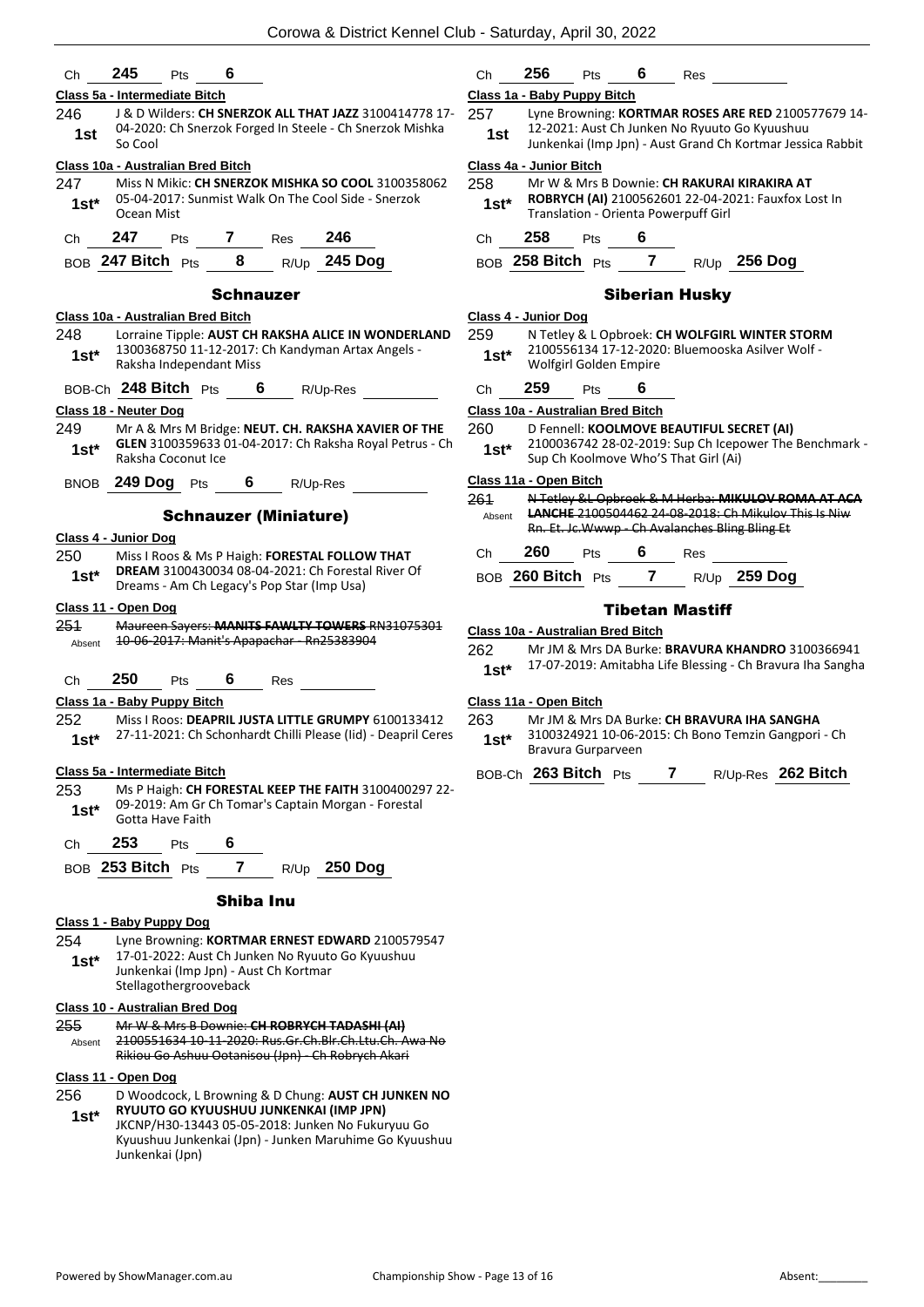## Group 6 - Specials

| <b>Best</b><br>Pts: 25 | 260                        | Siberian Husky<br>D Fennell: Koolmove Beautiful Secret (AI)                  |
|------------------------|----------------------------|------------------------------------------------------------------------------|
| R/Up<br>Pts: 15        | 263                        | <b>Tibetan Mastiff</b><br>Mr JM & Mrs DA Burke: Ch BRAVURA IHA SANGHA        |
| <b>Baby</b>            | 254                        | Shiba Inu<br>Lyne Browning: Kortmar Ernest Edward                            |
| Minor                  | 231                        | <b>Bullmastiff</b><br>Narelle Lucas: Dukory My Obsession                     |
| <b>Puppy</b>           | 226                        | <b>Boxer</b><br>Mr DW Halliday: BOXBERRY CATCH A WAVE                        |
| Junior                 | 237                        | <b>Cane Corso</b><br>N Tetley & L Opbroek: Kylasha Tip of the IceBerg        |
| Inter                  | 244                        | <b>Rottweiler</b><br>Mr A & Mrs C White: CONNALPIE PIAVE                     |
| Aus Br                 | 260                        | Siberian Husky<br>D Fennell: Koolmove Beautiful Secret (AI)                  |
| Open                   | 263                        | <b>Tibetan Mastiff</b><br>Mr JM & Mrs DA Burke: Ch BRAVURA IHA SANGHA        |
|                        |                            | <b>Neuter</b>                                                                |
| <b>Best</b><br>Pts: 7  | 249                        | <b>Schnauzer</b><br>Mr A & Mrs M Bridge: NEUT. CH. Raksha Xavier of the Glen |
| R/Up                   | 229<br><b>SPANISH EYES</b> | <b>Boxer</b><br>Mr DW Halliday & Mrs SJ Badman: AUST CH BOXBERRY             |

Finish Absent **13**

## Group 7 - Non-Sporting Group

| Mrs Colleen Stoate (VIC) |  |  |
|--------------------------|--|--|
|                          |  |  |

Start Time:

## Boston Terrier

#### **Class 10 - Australian Bred Dog**

- 264 Mrs S O'Brien: **AUST CH ZAMENHOF MADJIK DANTE** 3100376791 02-06-2018: Ch. Dimadal Dance With The Diva - Ch. Bostonwood O Wata Gale Suzy **1st\***
- BOB-Ch **264 Dog** Pts **6**

## British Bulldog

## **Class 10 - Australian Bred Dog**

265 Mr R Lang: **PRINCIBULL ROYAL ASSASSIN V DI** 2100493808 17-02-2018: Cabulldog Royalrascal - Sittingbull Assassins Touch (Imp Nzl) Absent

## **Class 11 - Open Dog**

266 Mr R Lang: **CH. PRINCIBULL DONT UNO IT** 2100485739 19- 10-2017: Ch. Bumbullb Princibul Big Dog Uno - Ch. 1st\* 10-2017: Ch. Bumbull<br>Bumbullb Roxy Ruble

Ch **266** Pts **6** Res

## **Class 1a - Baby Puppy Bitch**

267 Mr R Lang: **PRINCIBULL ASSASSINS RESPONSE** 2100578731 07-01-2022: Princibull Royal Assassin - Ch. Bratrice Justify **1st\***

- Chow Chow **Class 11 - Open Dog** 269 Mrs M & Mr K Foster: **AUST CHAMPION RYNKLS ROARING IN THE MIST** 2100493529 16-02-2018: Chowleigh Hear Me Roar - Sherae Pink Mist N Willows Absent BOB-Ch Pts **Dalmatian Class 1 - Baby Puppy Dog** 270 Fran Darling: **PACEAWAY VERY STYLISH** 4100365049 26-11- 2021: Am Ch,Arg Gr Ch,Uru Ch,Braz Nat Ch.Int Ch Pan-A St **1st\***
	-
	- Supreme Ch Paceaway At Rosemount Paceaway Double Happy (Ai)
	- 271 M obrien: **THUNDERSPOT HITCH TRAIL BLAZER (AI)**
		- 2100576682 02-12-2021: Ch Starswept Coach Rider 2nd <sup>210057008202-12-2021:<br>Thunderspot Secret Prize</sup>

### **Class 5 - Intermediate Dog**

| 272 | M obrien: THUNDERSPOT I SEE THE LIGHT 2100520708 13-  |
|-----|-------------------------------------------------------|
| 1st | 06-2019: Grand Ch Thunderspot Right Kindof Wrong - Ch |
|     | Thunderspot I Paint A Picture                         |

| - - - | <br>$\sim$ |  |
|-------|------------|--|
|       |            |  |

## **Class 1a - Baby Puppy Bitch**

273 M obrien: **THUNDERSPOT DARK PHOENICKS** 2100576184 06-12-2021: Starswept Scottish Monarch - Thunderspot Flash Of Silver **1st**

## **Class 2a - Minor Puppy Bitch**

274 M obrien: **THUNDERSPOT PINA COLADA** 2100572183 14- 09-2021: Grand Champion Thunderspot Right Kindof Wrong **1st**\* US-2021: Grand Champion<br>Neehi You Stole My Heart

## 275 Mrs S & Mr A Gallo: **DARLINGHILL BLACK VELVET**

6100131654 19-08-2021: Dual Ch (T) Supreme Ch Ccdals Calvinklein Iconic Fame Rn Et Ca Wpd - Ch Underfoot Disco Inferno Absent

#### **Class 4a - Junior Bitch**

276 Mrs C E King: **DANINDA MISS IVY** 3100422174 26-12-2020: Grand Ch Thunderspot Right Kindof Wrong - Paceaway 1st\* Grand Cn<br>Limelight

## **Class 5a - Intermediate Bitch**

- 277 A & S Gallo / R & D Harbin: **KRYSTAWAY SPLASH OF CLASS TD** 2100527446 04-09-2019: Gr Ch. Darlinghill Hashtag Dot 1st\* ID 2100527446 04-09-2019: GF<br>Com - Ch. Krystaway Show Bling
- 278 M & J LODINGTON: **WONDERDAL BLACK BETTY RN**
- 3100405507 07-02-2020: Ch Jazzanda Lethal Weapon Wonderdal First And Sassy Absent

## **Class 11a - Open Bitch**

279 M obrien: **THUNDERSPOT SECRET PRIZE** 2100520719 13- 06-2019: Grand Ch Thunderspot Right Kindof Wrong - Ch **1st**\* Ub-2019: Grand Chil Hunderspot I Paint A Picture

| Ch 276               | <b>Pts</b> | - 9 | Res | 277            |
|----------------------|------------|-----|-----|----------------|
| BOB 276 Bitch Pts 10 |            |     |     | R/Up 277 Bitch |

## Great Dane

## **Class 10 - Australian Bred Dog**

280 Mrs l radcliffe: **DANEFRED I SPARTACUS** 3100388941 08-

03-2019: Grand Ch Truemannia Indianas Image - Danefred 1st\* U3-2019: U<sub>16</sub>

## **Class 11 - Open Dog**

281 Mr.A.L & Mrs.M.A. Marshall: **NOTRADANE ACES HIGH**

2100506516 20-09-2018: Notradane Hector The Great - Notradane Penelope Pitstop **1st\***

268 Mr R Lang: **PRINCIBULL MS B HAVEN UNO** 2100485736 19- 10-2017: Ch. Bumbullb Princibul Big Dog Uno - Ch. **1st**\* IV-2017. CH, Bumbulld Roxy Ruble

```
Ch 268 Pts 6
```
**Class 10a - Australian Bred Bitch**

BOB **266 Dog** Pts **7** R/Up **268 Bitch**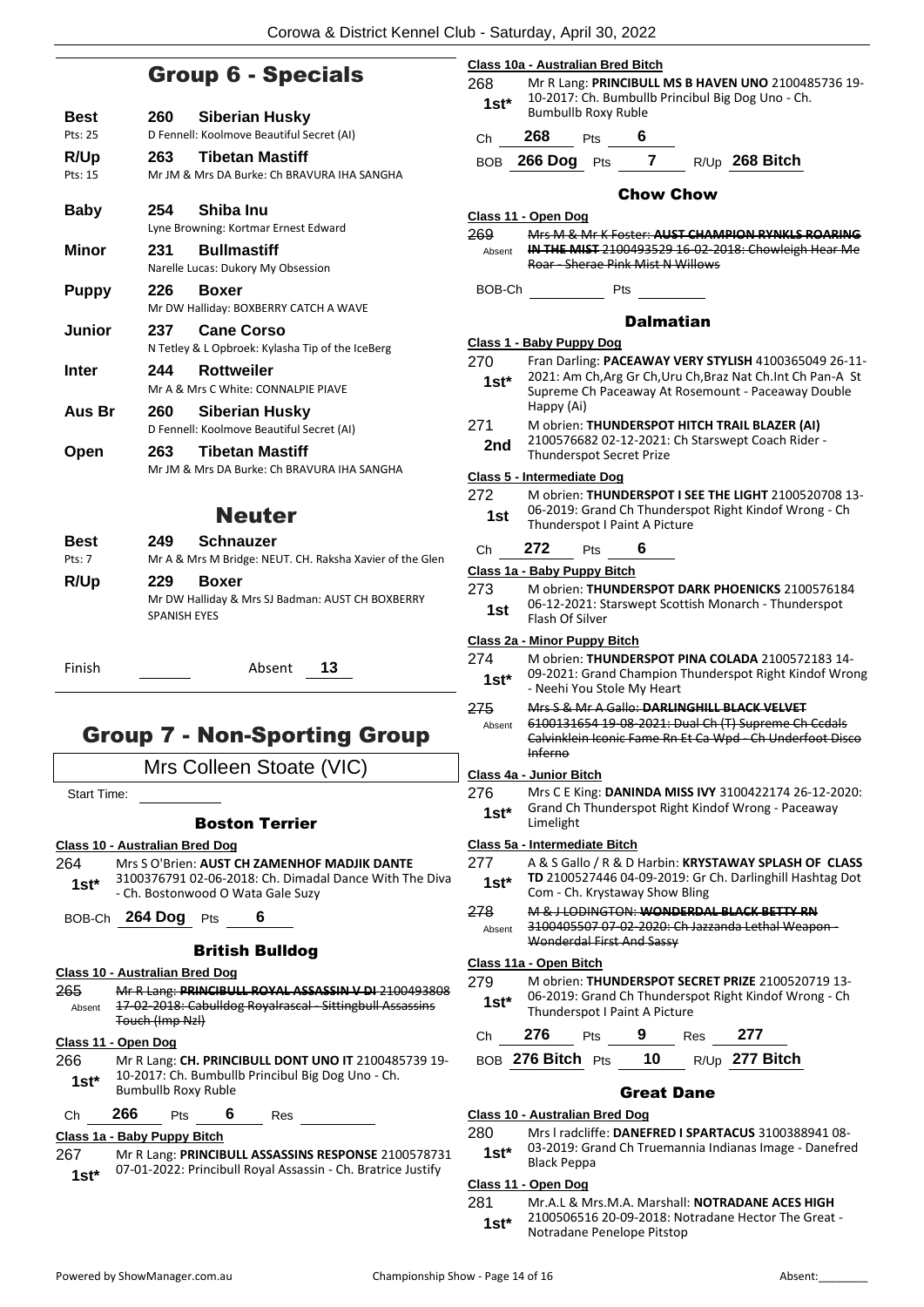| Ch            | 280                                     | Pts        | 7  | Res                      | 281                                                                                                           |               |                                                                       |             |
|---------------|-----------------------------------------|------------|----|--------------------------|---------------------------------------------------------------------------------------------------------------|---------------|-----------------------------------------------------------------------|-------------|
|               | Class 1a - Baby Puppy Bitch             |            |    |                          |                                                                                                               |               | Class 10a - Australian Bred E                                         |             |
| 282<br>$1st*$ | Olympasdanes Princess Celestia          |            |    |                          | Amanda Hawker: OLYMPASDANES LADY ARTEMIS<br>3100443426 06-01-2022: Ch Eleganser Does Dallas Et -              | 294<br>$1st*$ | Mrs M & Mr K Foste<br><b>NEEDED (AI) 91000</b><br>Say Pei Attention(R |             |
|               | Class 2a - Minor Puppy Bitch            |            |    |                          |                                                                                                               |               | Tezuka (Ai)                                                           |             |
| 283           | Mr.A.L & Mrs.M.A. Marshall: NOTRADANE   |            |    |                          |                                                                                                               |               | BOB-Ch 294 Bitch Pts                                                  |             |
| $1st^*$       | Vadar - Ch. Notradane Esmeralda         |            |    |                          | QUINTESSENTIAL 2100575488 05-10-2021: Notradane Darf                                                          |               |                                                                       |             |
|               | Class 3a - Puppy Bitch                  |            |    |                          |                                                                                                               |               | Class 2 - Minor Puppy Dog                                             |             |
| 284           |                                         |            |    |                          | Amanda Hawker: DANEFRED HEAVEN SENTFROM HALLE                                                                 | 295           | Belinda Heersema:                                                     |             |
| 2nd           | Danefred Toosexy For Mystripes          |            |    |                          | 3100430852 01-05-2021: Ch Danefred Mr Independence -                                                          | $1st*$        | 2100576554 28-10-<br>Ita) - Beltzu My Onl                             |             |
| 285           |                                         |            |    |                          | MISS A FOSTER: AUST CH DANEFRED BACKIN SEVENTH                                                                | Ch            | 295<br>Pts                                                            |             |
| $1st*$        |                                         |            |    |                          | HEAVEN (AI) 3100430851 01-05-2021: Ch. Danefred Mr<br>Independence - Danefred Toosexy For Mystripes           |               | Class 3a - Puppy Bitch                                                |             |
| Ch            | 285                                     | Pts        | 8  | Res                      | 284                                                                                                           | 296           | Belinda Heersema:<br>13-10-2021: Ee Jr C                              |             |
| <b>BOB</b>    | 280 Dog Pts                             |            | 10 |                          | R/Up 285 Bitch                                                                                                | $1st*$        | Slenisc (Impltu) - Ch                                                 |             |
|               |                                         |            |    |                          |                                                                                                               | Ch            | 296<br>Pts                                                            |             |
|               |                                         |            |    | <b>Japanese Spitz</b>    |                                                                                                               |               | BOB 296 Bitch Pts                                                     |             |
| 286           | Class 10 - Australian Bred Dog          |            |    |                          | Leanne Dwyer: GRAND CH MORSHA BEAUABBY ODIE                                                                   |               |                                                                       |             |
| $1st^*$       | Morsha Brotaz Abbyrose                  |            |    |                          | 3100303656 07-03-2014: Nz Ch Jordelsan Beau Jangles -                                                         |               | <b>Group</b>                                                          |             |
|               | Class 11 - Open Dog                     |            |    |                          |                                                                                                               | Best          | 266                                                                   | Brit        |
| 287<br>Absent |                                         |            |    |                          | K Pinker: NZ CH. MONDIAL OUT OF THE SHADOWS 07062<br>2015 21-10-2015: Nz Ch. Sachi Frozen N Time At Mondial - | Pts: 25       | Mr R Lang: CH.                                                        |             |
|               | Nz Ch. Mondial Gone In Sixty Seconds    |            |    |                          |                                                                                                               | R/Up          | 280                                                                   | Gre         |
| Ch            | 286                                     | <b>Pts</b> | 6  | Res                      |                                                                                                               | Pts: 15       | Mrs I radcliffe:                                                      |             |
|               | Class 2a - Minor Puppy Bitch            |            |    |                          |                                                                                                               | <b>Baby</b>   | 270                                                                   | Dalı        |
| 288<br>$1st*$ | <b>Town Flirt</b>                       |            |    |                          | Leanne Dwyer: MORSHA ODIMAY SARDI 2100577410 21-<br>10-2021: Grand Ch Morsha Beauabby Odie - Maemuki Little   | Minor         | Fran Darling: Pa<br>288                                               | Jap         |
|               | Class 3a - Puppy Bitch                  |            |    |                          |                                                                                                               |               | Leanne Dwyer:                                                         |             |
| 289           |                                         |            |    |                          | Leanne Dwyer: MORSHA LEDMAK MAKANI 2100577425                                                                 | <b>Puppy</b>  | 296                                                                   | Shil        |
| $1st^*$       | Makaloha                                |            |    |                          | 13-10-2021: Ch Belzbentley Dark Knight - Morsha Beauabby                                                      |               | Belinda Heerser                                                       |             |
|               | Class 5a - Intermediate Bitch           |            |    |                          |                                                                                                               | Junior        | 276                                                                   | Dalı        |
| 290           |                                         |            |    |                          | Miss K Pinker & Mrs L Dwyer: <b>MAEMUKI LITTLE TOWN</b>                                                       |               | Mrs C E King: D                                                       |             |
| $1st^*$       | Dream - Ch. Patome Heavens On Fire (Ai) |            |    |                          | <b>FLIRT 2100534380 01-12-2019: Maemuki Follow That</b>                                                       | <b>Inter</b>  | 277<br>$A & S$ Gallo $/R$                                             | Dalı        |
| Ch            | 290                                     | Pts        | 8  | Res                      | 288                                                                                                           |               | TD                                                                    |             |
| BOB           | 286 Dog                                 | Pts        | 9  |                          | R/Up 290 Bitch                                                                                                | Aus Br        | 280<br>Mrs I radcliffe:                                               | Gre         |
|               |                                         |            |    | <b>Poodle (Standard)</b> |                                                                                                               | Open          | 266                                                                   | <b>Brit</b> |
|               | Class 2a - Minor Puppy Bitch            |            |    |                          |                                                                                                               |               | Mr R Lang: CH.                                                        |             |
| 291<br>$1st*$ | Silver                                  |            |    |                          | LINDA JOHNSON: GIDAY DELTA GOODREM 3100438911<br>07-09-2021: Grandesprit Marlon Brando - Giday Victorias      | Finish        |                                                                       |             |
|               | BOB-Ch 291 Bitch Pts                    |            |    | 6                        |                                                                                                               |               |                                                                       |             |
|               |                                         |            |    | <b>Schipperke</b>        |                                                                                                               |               |                                                                       |             |
|               | Class 4a - Junior Bitch                 |            |    |                          |                                                                                                               |               |                                                                       |             |
| 292           |                                         |            |    |                          | R & E Chapman: SCHEEPSHOND QUEST FOR SUCCESS                                                                  |               |                                                                       |             |
| $1st^*$       | Ch Bargchain Tilight Lady Oftime        |            |    |                          | 3100427928 10-03-2021: Scheepshond Blk And Handsome -                                                         |               |                                                                       |             |
|               | Class 10a - Australian Bred Bitch       |            |    |                          |                                                                                                               |               |                                                                       |             |
| 293           |                                         |            |    |                          | R & E Chapman: SCHEEPSHOND LILY ROSE NBT                                                                      |               |                                                                       |             |
| $1st^*$       | Noonameena Alpha Centouri               |            |    |                          | 3100422427 19-12-2020: Bateauchien High And Mighty -                                                          |               |                                                                       |             |

|  | BOB-Ch $293$ Bitch $Pts$ |  |  |  | R/Up-Res 292 Bitch |
|--|--------------------------|--|--|--|--------------------|
|--|--------------------------|--|--|--|--------------------|

## Shar Pei

|        | Class 10a - Australian Bred Bitch                                                                                              |
|--------|--------------------------------------------------------------------------------------------------------------------------------|
| 294    | Mrs M & Mr K Foster: AUST CH. SWEETIEPEI NO FILTER                                                                             |
| $1st*$ | NEEDED (AI) 9100011950 09-04-2019: Imgrem Rey Caesar<br>Say Pei Attention(Rus) - Ch. Grand Ch. Rynkls Peintedby<br>Tezuka (Ai) |
|        | BOB-Ch 294 Bitch Pts<br>6                                                                                                      |
|        | Shih Tzu                                                                                                                       |

## Shih Tzu

| 295.<br>$1st^*$ | Class 2 - Minor Puppy Dog<br>Belinda Heersema: BELTZU THE ONE AND ONLY<br>2100576554 28-10-2021: Sapphire Jp Di Casa Corsini (Imp<br>Ita) - Beltzu My Only Intentions |                    |   |  |                                                                                                                                                                               |  |
|-----------------|-----------------------------------------------------------------------------------------------------------------------------------------------------------------------|--------------------|---|--|-------------------------------------------------------------------------------------------------------------------------------------------------------------------------------|--|
| Ch              | 295                                                                                                                                                                   | <b>Pts</b>         | 6 |  |                                                                                                                                                                               |  |
|                 | Class 3a - Puppy Bitch                                                                                                                                                |                    |   |  |                                                                                                                                                                               |  |
| 296<br>$1st^*$  |                                                                                                                                                                       |                    |   |  | Belinda Heersema: BELTZU SWEET OBSESSION 2100576549<br>13-10-2021: Ee Jr Ch Ltu Jr Jc Ch Dream Catcher Alpiu<br>Slenisc (Impltu) - Ch Alzhez Sign'd Seal'd Deliver'd (Imp Uk) |  |
| Ch              | 296                                                                                                                                                                   | Pts                | 6 |  |                                                                                                                                                                               |  |
|                 | BOB 296 Bitch Pts                                                                                                                                                     |                    |   |  | R/Up 295 Dog                                                                                                                                                                  |  |
|                 |                                                                                                                                                                       | Group 7 - Specials |   |  |                                                                                                                                                                               |  |

## eciais

| <b>Best</b>  | 266 | <b>British Bulldog</b>                                          |
|--------------|-----|-----------------------------------------------------------------|
| Pts: 25      |     | Mr R Lang: CH. PRINCIBULL DONT UNO IT                           |
| <b>R/Up</b>  | 280 | <b>Great Dane</b>                                               |
| Pts: 15      |     | Mrs I radcliffe: Danefred I spartacus                           |
| Baby         | 270 | <b>Dalmatian</b>                                                |
|              |     | Fran Darling: Paceaway Very Stylish                             |
| Minor        | 288 | <b>Japanese Spitz</b>                                           |
|              |     | Leanne Dwyer: Morsha odimay sardi                               |
| <b>Puppy</b> | 296 | <b>Shih Tzu</b>                                                 |
|              |     | Belinda Heersema: Beltzu Sweet Obsession                        |
| Junior       | 276 | <b>Dalmatian</b>                                                |
|              |     | Mrs C E King: Daninda Miss Ivy                                  |
| Inter        | 277 | <b>Dalmatian</b>                                                |
|              | TD  | A & S Gallo / R & D Harbin: KRYSTAWAY SPLASH OF CLASS           |
| Aus Br       | 280 | <b>Great Dane</b>                                               |
|              |     | Mrs I radcliffe: Danefred I spartacus                           |
| Open         | 266 | <b>British Bulldog</b><br>Mr R Lang: CH. PRINCIBULL DONT UNO IT |
|              |     |                                                                 |
| Finish       |     | Absent<br>5                                                     |
|              |     |                                                                 |